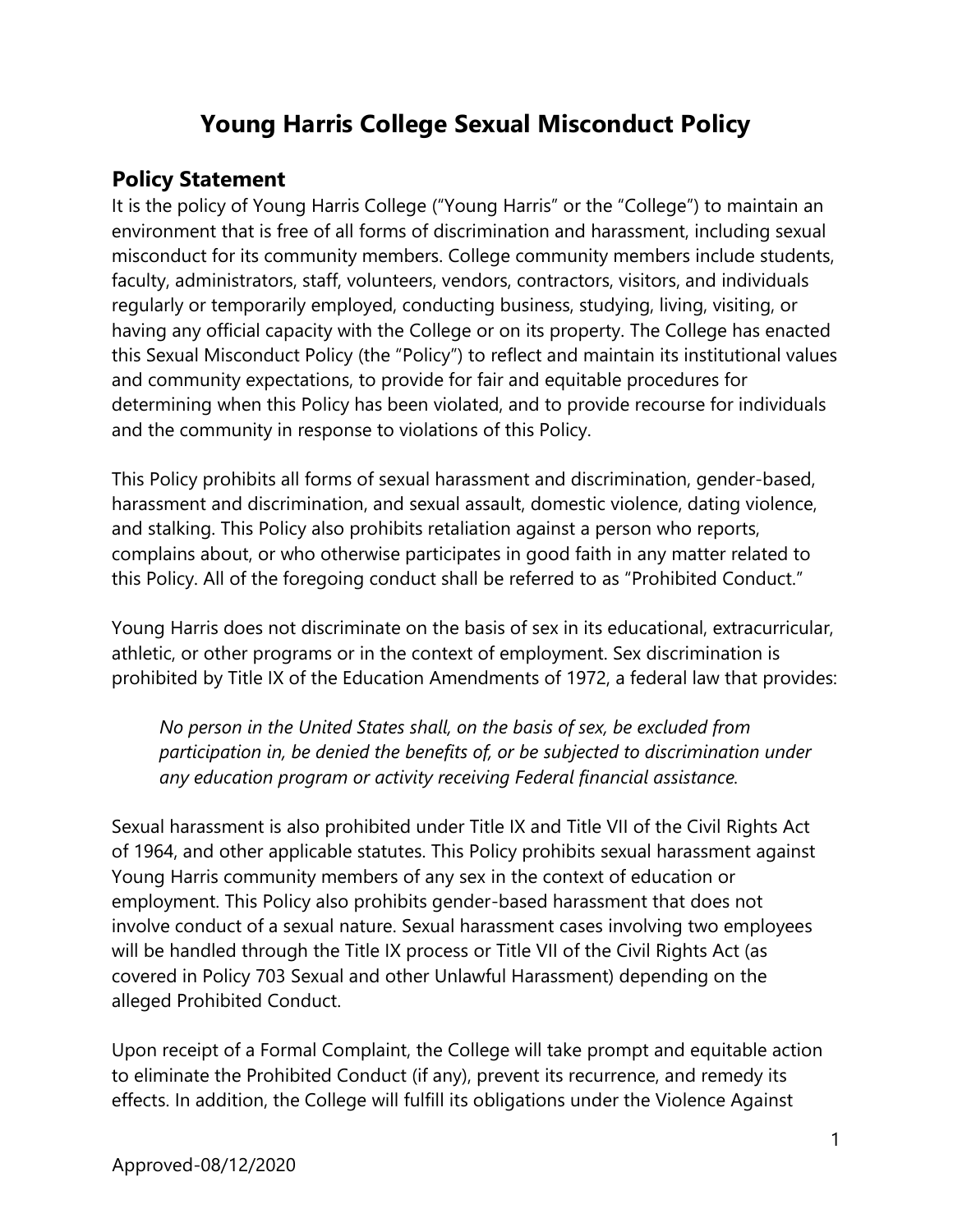Women Reauthorization Act of 2013 ("VAWA") amendments to the Jeanne Clery Disclosure of Campus Security Policy and Campus Crime Statistics Act ("Clery Act") in response to reported Prohibited Conduct. Students, employees, or third parties who are found to have violated this Policy may face disciplinary action up to and including expulsion (students) or termination of employment or contractual relationship (employees or third party contractors).

Young Harris College also prohibits other forms of discrimination and harassment as described in Policy 103 Equal Employment Opportunity in the *Employee Handbook* and in the *Guide to Student Life.*

# **Scope of Policy**

This Policy applies to all reports of Prohibited Conduct occurring on or after the effective date of this Policy. Where the date of the reported conduct precedes the effective date of the revised Policy, the definitions in existence at the time of the report will be used. Where the date of the reported conduct precedes the effective date of the revised Policy, the process in existence at that time will be used until such time as the revised process is adopted. At the time of adoption of the revised Policy, the process under the revised Policy will apply. The Grievance Process under this Policy, however, will be used to investigate and resolve all reports made on or after the effective date of this Policy, regardless of when the incident(s) occurred.

When used in this Policy, "Complainant" refers to an individual who is alleged to be the victim of conduct that could constitute sexual harassment. "Respondent" refers to an individual who has been reported to be the perpetrator of conduct that could constitute sexual harassment. A "Third-Party" refers to any other participant in the process, including a witness or an individual who makes a report on behalf of a Complainant.

The process begins with a Formal Complaint filed by a Complainant or signed by the Title IX Coordinator alleging sexual misconduct against a Respondent and requesting that the College investigate the allegation of sexual misconduct. The process could begin with an anonymous complaint, however, the ability of the College to process this complaint could be compromised.

At the time of filing a Formal Complaint, a Complainant must be participating in or attempting to participate in the education program or activity of the College.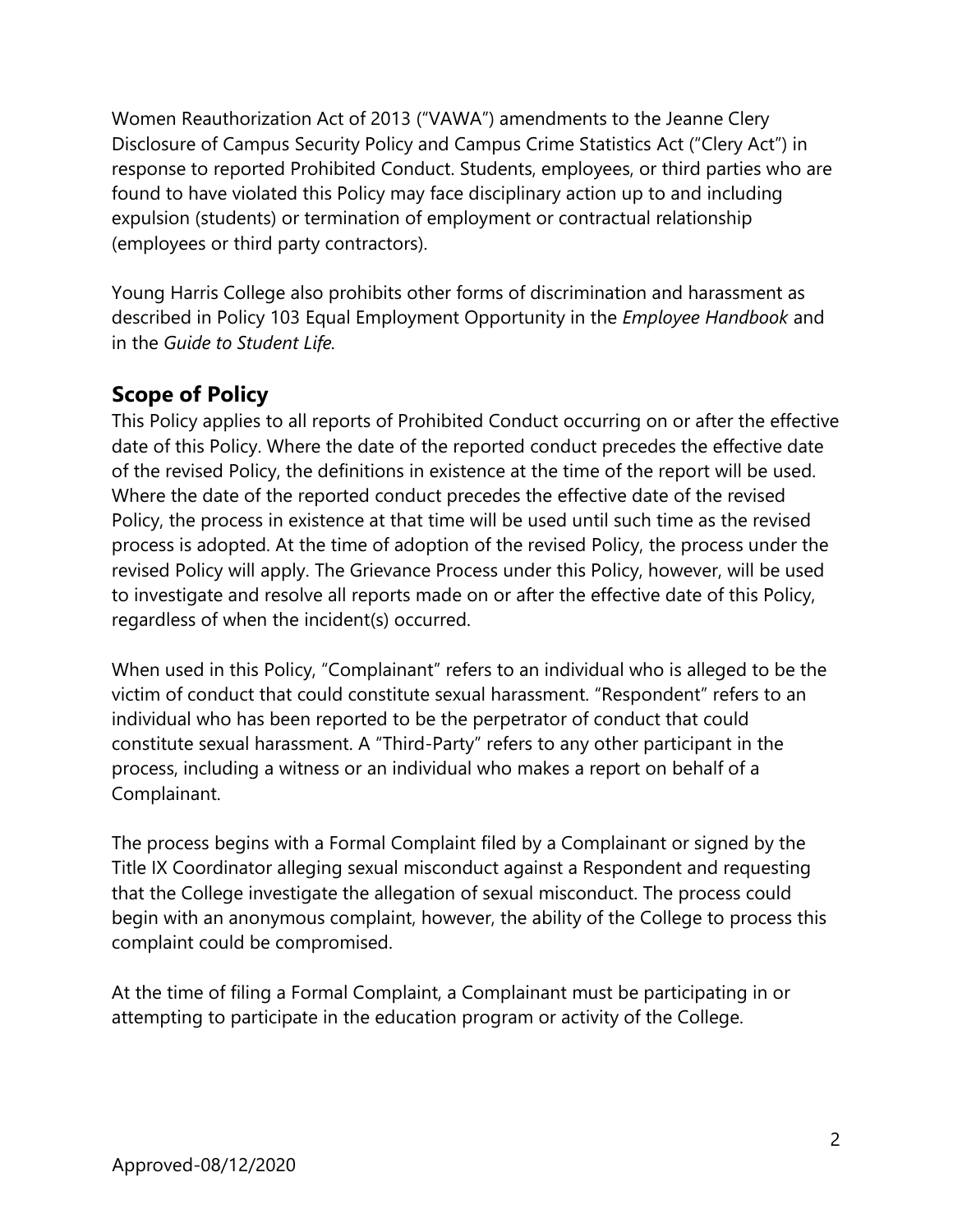Nothing in this Policy derogates the legal right of a parent or guardian acting on behalf of the Complainant, Respondent, or Third-Party, including, but not limited to, filing a Formal Complaint.

A possible violation of the Sexual Misconduct Policy is handled through an administrative process. A Complainant may also pursue criminal or civil legal recourse concurrently. One is not dependent upon another.

### **Persons Covered by the Policy**

This Policy applies to all Young Harris community members, including students, faculty, administrators, staff, volunteers, vendors, contractors, visitors, and individuals regularly or temporarily employed, conducting business, studying, living, visiting, or having any official capacity with the College or on its property. Situations in which either one or both parties are students will be resolved through the Title IX process. Situations in which both parties are employees may be resolved through the process outlined in the *Employee Handbook* (Policy 703 Sexual and Other Unlawful Harassment) or may be resolved through the Title IX process depending on the alleged Prohibited Conduct.

The College strongly encourages reports of Prohibited Conduct regardless of who engaged in the conduct. Even if the College does not have jurisdiction over the Respondent, the College will take prompt action to provide for the safety and wellbeing of the Complainant and the broader campus community. The College will provide supportive measures with or without a Formal Complaint.

### **Locations Covered by the Policy**

This Policy applies to the College's educational program or activity which includes locations, events, or circumstances over which the College exercises substantial control over both the Complainant and Respondent and the context in which the sexual harassment occurs.

This Policy applies to all on-campus conduct. The College strongly encourages reports of Prohibited Conduct. Even if the Policy does not apply to the conduct because of its location, the College will take prompt action to provide for the safety and well-being of the Complainant and the broader campus community under applicable College policies.

**On-Campus Conduct.** This Policy applies to conduct that occurs on-campus, including conduct which occurs on property owned or controlled, leased, or managed by the College. Policy also applies to any building owned or controlled by a student organization that is officially recognized by the College.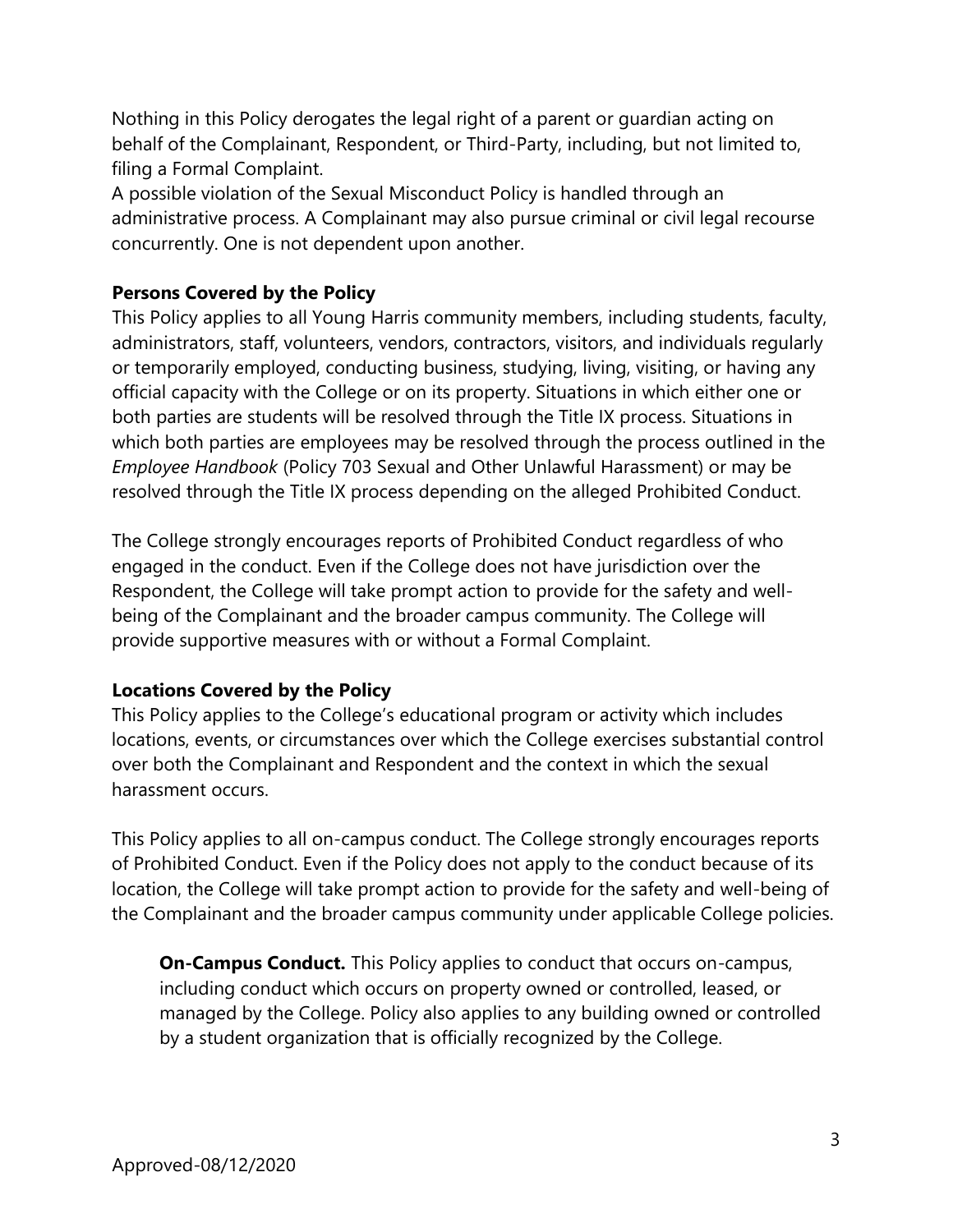**College Programs.** This Policy applies to conduct that occurs in the context of College employment or education programs or activities, including, but not limited to, internship programs or Athletic travel.

**Off-Campus Conduct.** This Policy applies to all conduct that occurs on College premises and at College-sponsored activities. The College also has the discretion to discipline a student for conduct that occurs off campus, if that conduct adversely affects the YHC community and/or the pursuit of its objectives. The Vice President for Student Development, in their sole discretion and on a case-by-case basis, decides whether campus proceedings should be initiated against a student for conduct occurring off campus and refer to the appropriate office. (See the *Guide to Student Life*.)

# **Definitions**

### **Prohibited Conduct Definitions**

This section defines specifically prohibited types of conduct based on sex or gender including sex or gender-based harassment and discrimination and sexual misconduct.

**Sexual Harassment** means conduct on the basis of sex that satisfies one or more the following points:

- 1. An employee of the College conditioning the provision of an aid, benefit, or service of the College on an individual's participation in unwelcome sexual conduct (also known as *Quid Pro Quo* harassment)
- 2. Unwelcome conduct determined by a reasonable person to be so severe, pervasive, and objectively offensive that it effectively denies a person equal access to the College's education program or activity. (also known as Hostile Environment)
- 3. Sexual Assault (defined below); or Dating Violence (defined below); or Domestic Violence (defined below) or Stalking (defined below).

Both women and men may be sexually harassed. Sexual harassment may occur between males and females and between persons of the same gender. Both subordinates and coworkers may be victims of sexual harassment. While a co-worker does not have the direct ability to hire or fire another co-worker, the person may influence a job evaluation or create an intolerable working environment which may be handled through the Title IX process or Title VII of the Civil Rights Act as covered in Policy 703 Sexual and other Unlawful Harassment depending on the alleged Prohibited Conduct.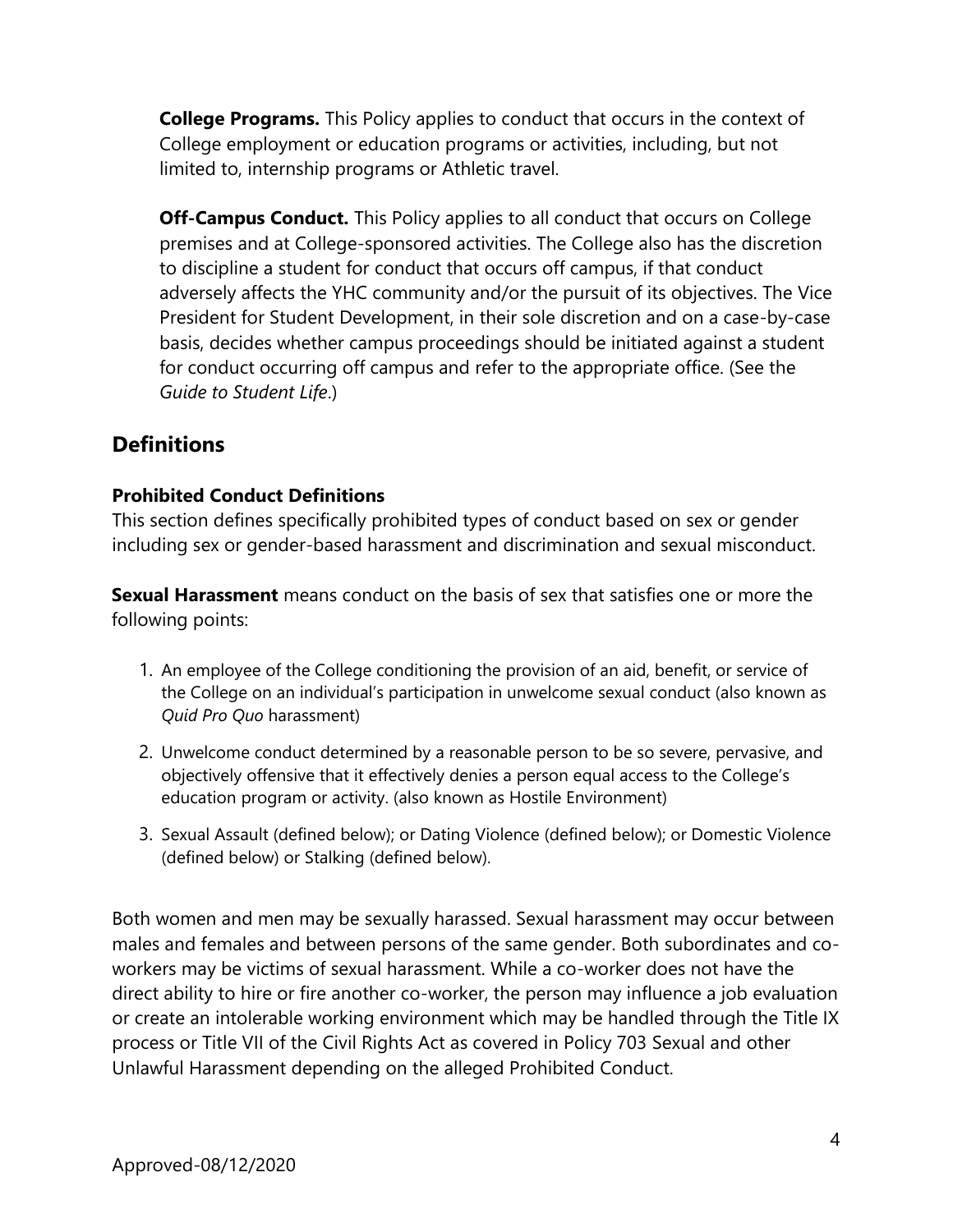Sexual harassment may be physical and/ or verbal in nature. Conduct that may be considered sexual harassment include, but is not limited to the following examples of Sexual Harassment:

- Unwanted sexual advances or comments
- Inappropriate or unwelcome touching of a person's body
- Implied or overt threats of punitive employment or academic actions as a result of rejection of sexual advances

More subtle incidents may also be considered sexual harassment. Examples of more subtle sexual harassment include, but, are not limited to the following:

- Sending sexually-oriented emails and voice mails
- Sexual jokes
- Repeatedly asking for a date when the person has declined
- Display of sexually-oriented cartoons, objects, posters
- Indirect sexual innuendo such as voice inflection when complimenting appearance or gazing at parts of the body other than the face

**Gender-Based Harassment** means harassment based on sex, gender identity, or gender expression, which may include acts of aggression, intimidation, or hostility, whether verbal, physical, graphic, or otherwise. To qualify as Gender-Based Harassment, the conduct need not involve conduct of a sexual nature.

Harassing conduct can take many forms. The determination of whether an environment is hostile is based on the totality of the circumstances, including but not limited to:

- 1. The frequency of the conduct;
- 2. The nature and severity of the conduct;
- 3. Whether the conduct was physically threatening;
- 4. The effect of the conduct on the Complainant's mental or emotional state, with consideration of whether the conduct unreasonably interfered with the Complainant's educational or work performance and/or College programs or activities;
- 5. Whether the conduct was directed at more than one person;
- 6. Whether the conduct arose in the context of other discriminatory conduct; and
- 7. Whether the conduct implicates concerns related to academic freedom or protected speech.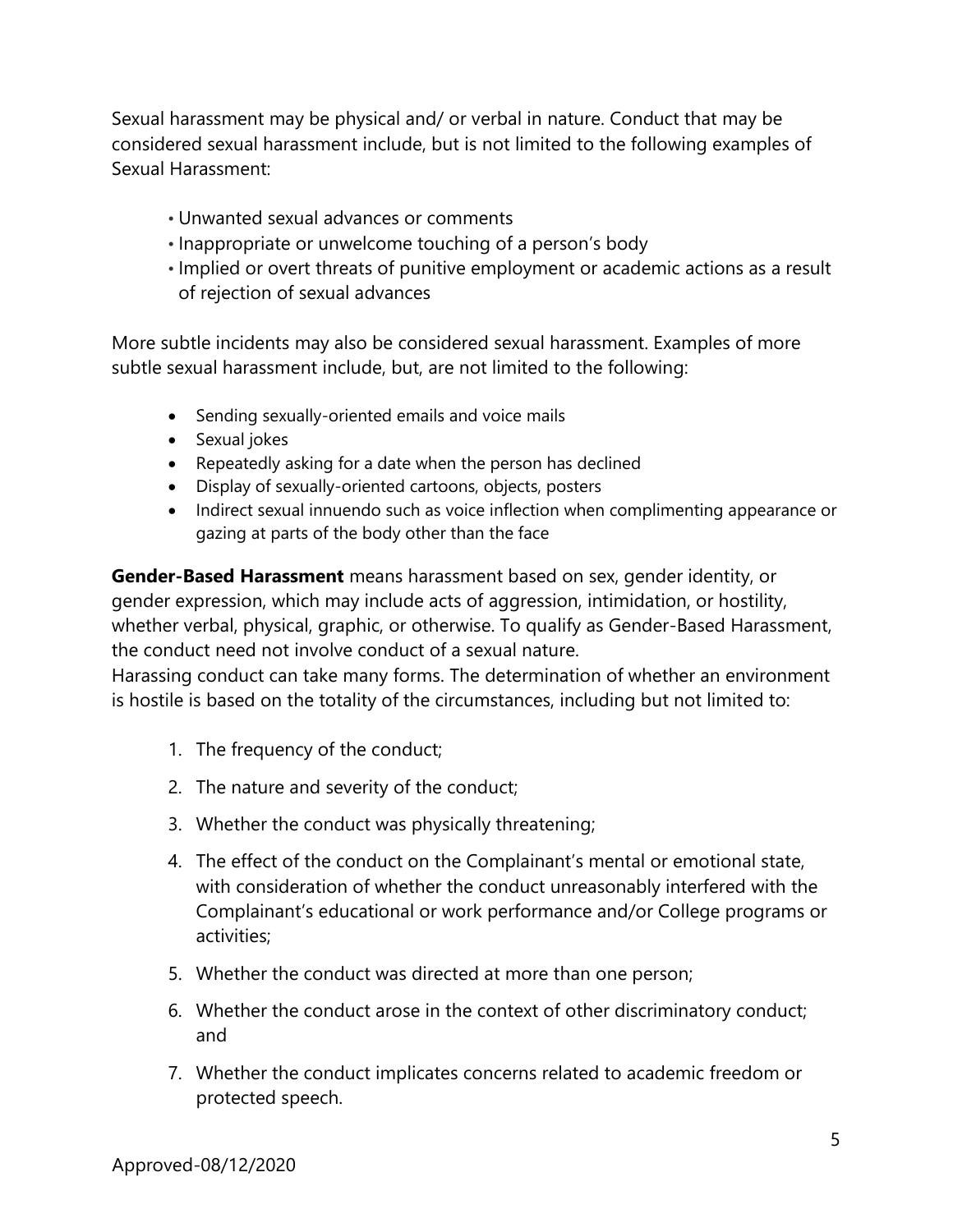A single isolated incident may create a hostile environment if the incident is sufficiently severe, particularly if the conduct is physical.

**Sexual Assault** means an offense classified as a forcible or non-forcible sex offense under the uniform crime reporting system of the Federal Bureau of Investigation, as defined in 20 U.S.C. 1092(f)(6)(A)(v). Sexual intercourse includes vaginal or anal penetration, however slight, with a body part (e.g., penis, tongue, finger, hand) or object, or oral penetration involving mouth to genital contact.

### **Crime Definitions from the National Incident-Based Reporting System (NIBRS) User Manual**

(From the Federal Bureau of Investigation Uniform Crime Reporting Program Sex Offenses)

Any sexual act directed against another person, without the consent of the victim, including instances where the victim is incapable of giving consent.

A. *Fondling* - The touching of the private body parts of another person for the purpose of sexual gratification, without the consent of the victim, including instances where the victim is incapable of giving consent because of his/her age or because of his/her temporary or permanent mental incapacity.

B. *Incest* - Sexual intercourse between persons who are related to each other within the degrees wherein marriage is prohibited by law.

C. *Statutory Rape* - Sexual intercourse with a person who is under the statutory age of consent.

[\(https://www.law.cornell.edu/cfr/text/34/appendix-A\\_to\\_subpart\\_D\\_of\\_part\\_668\)](https://www.law.cornell.edu/cfr/text/34/appendix-A_to_subpart_D_of_part_668)

**Domestic Violence** includes felony or misdemeanor crimes of violence committed by a current or former spouse or intimate partner of the victim, by a person with whom the victim shares a child in common, by a person who is cohabitating with or has cohabitated with the victim as a spouse or intimate partner, by a person similarly situated to a spouse of the victim under the domestic or family violence laws of the jurisdiction receiving grant monies, or by any other person against an adult or youth victim (ages 11-24) who is protected from that person's acts under the domestic or family violence laws of the jurisdiction. [34 USC 12291(a)(8)]

**Dating Violence** means violence committed by a person: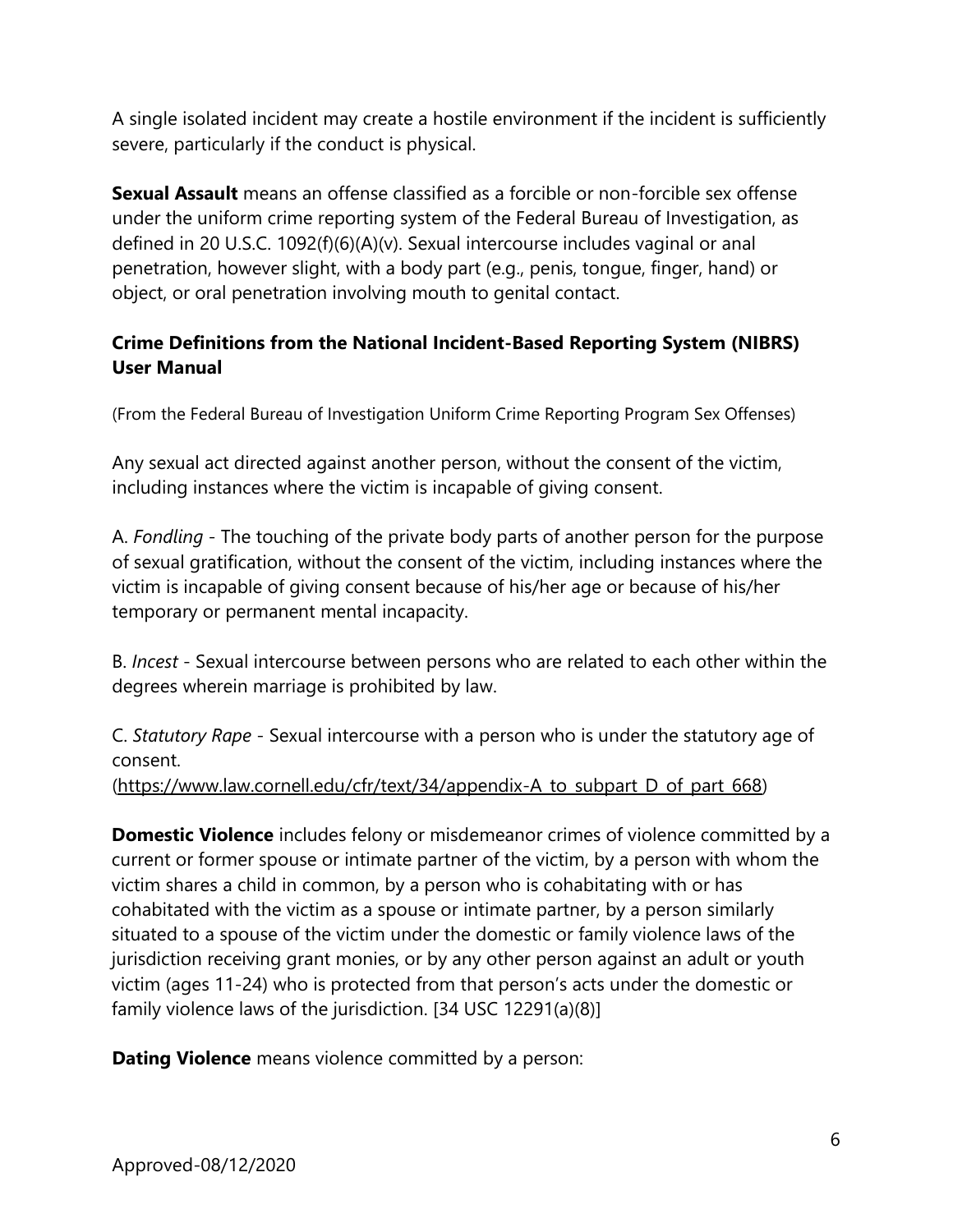1. who is or has been in a social relationship of a romantic or intimate nature with the victim; and

2. where the existence of such a relationship shall be determined based on a consideration of the following factors:

- a. The length of the relationship.
- b. The type of relationship.
- c. The frequency of interaction between the persons involved in the relationship.

[34 USC 12291(a)(10)]

**Stalking** means engaging in a course of conduct directed at a specific person that would cause a reasonable person to:

- 1. fear for his or her safety or the safety of others; or
- 2. Suffer substantial emotional distress.

[34 USC 12291(a)(30)]

#### **Retaliation**

No recipient (the College) or other person may intimidate, threaten, coerce, or discriminate against any individual for the purpose of interfering with any right or privilege secured by Title IX or this part, or because the individual has made a report or complaint, testified, assisted, or participated or refused to participate in any manner in an investigation, proceeding, or hearing under this part.

Intimidation, threats, coercion, or discrimination, including charges against an individual for code of conduct violations that do not involve sex discrimination or sexual harassment, but arise out of the same facts or circumstances as a report or complaint of sex discrimination, or a report or formal complaint of sexual harassment, for the purpose of interfering with any right or privilege secured by Title IX or this part, constitutes retaliation.

Charging an individual with a code of conduct violation for making a materially false statement in bad faith in the course of a grievance proceeding under this part does not constitute retaliation prohibited under paragraph (a) of this section, provided, however, that a determination regarding responsibility, alone, is not sufficient to conclude that any party made a materially false statement in bad faith.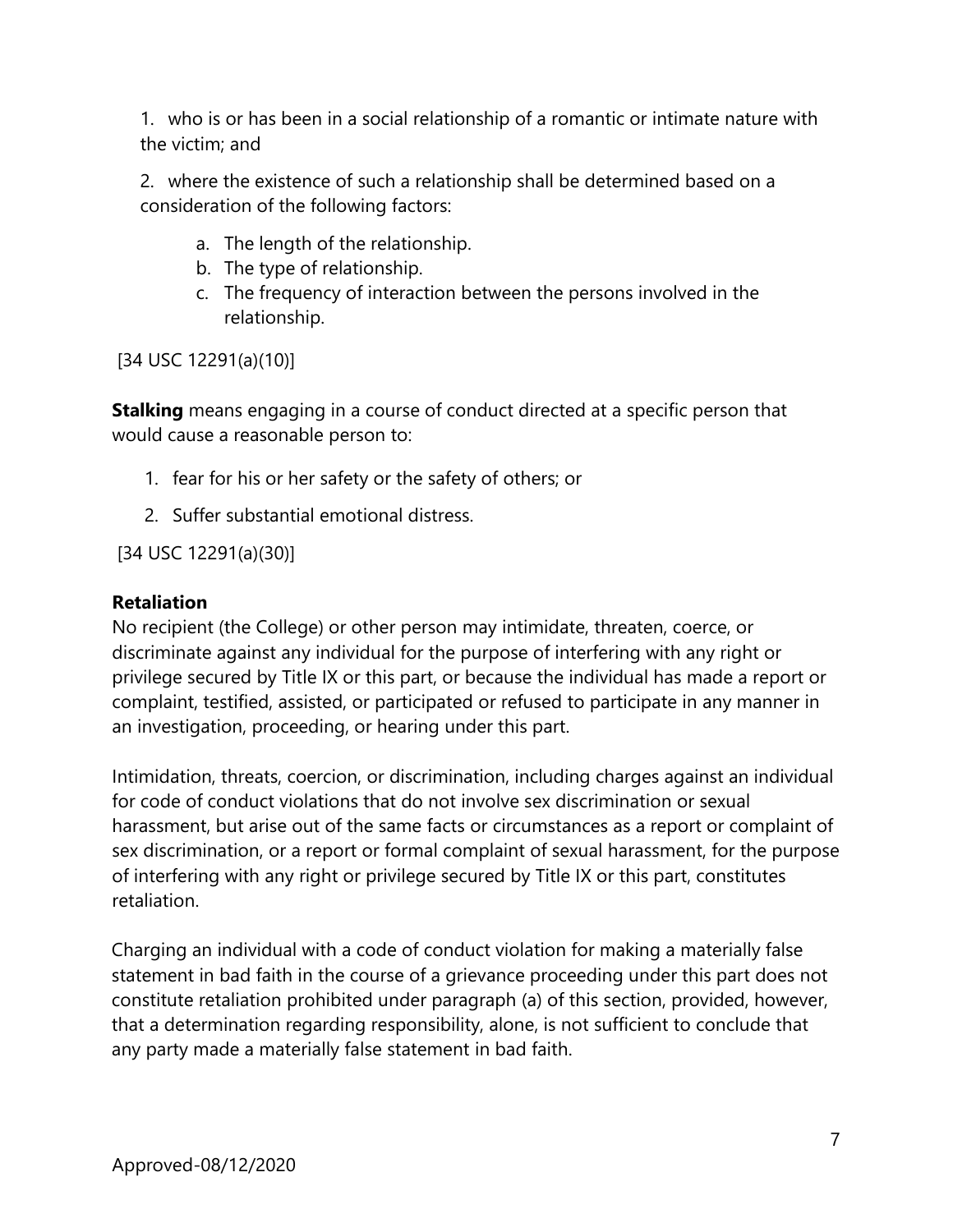The College will take immediate and responsive action to any report of retaliation and will pursue disciplinary action as appropriate. An individual reporting Prohibited Conduct is entitled to protection from any form of retaliation following a report that is made in good faith, even if the report is later not proven.

### **Additional Policy Definitions**

This section defines other terms used within the Policy that are not previously defined as Prohibited Conduct.

**Advisor** for the purposes of this Policy means any person of the Respondent or the Complainant's choosing to serve as the Advisor for the Title IX process. This person may be an attorney, but does not have to be. The Advisor has specific responsibilities and requirements for participation in the process which are outlined in the section on Rights of the Respondent and Complainant. .

**Business Day(s)** refers to a Business Day or Business Days in which the College is open for business. This is generally Monday through Friday, from 8:00 a.m. until 5:00 p.m. and excludes weekends, holidays, designated closures including but not limited to weather delays and closures.

**Consent** for the purposes of this Policy means that agreement to an activity is knowingly and freely given and communicated, through words or actions, to create a mutual understanding regarding the conduction of sexual activity. Elements of consent include:

- 1. Consent is not valid when it involves:
	- a. Physical force, threats, or intimidation;
	- b. Minors under the age of consent,
	- c. Persons whose mental disabilities prohibit sound judgment;
	- d. Persons physically or mentally incapacitated, either voluntarily or involuntarily, as a result of alcohol or other drug consumption; and
	- e. Individuals who are unconscious, unaware, or otherwise physically incapacitated.
- 2. Silence cannot be interpreted as consent.
- 3. Lack of consent may also be communicated through the use of non-verbal expressions or actions indicating resistance.
- 4. Consent may be withdrawn at any time.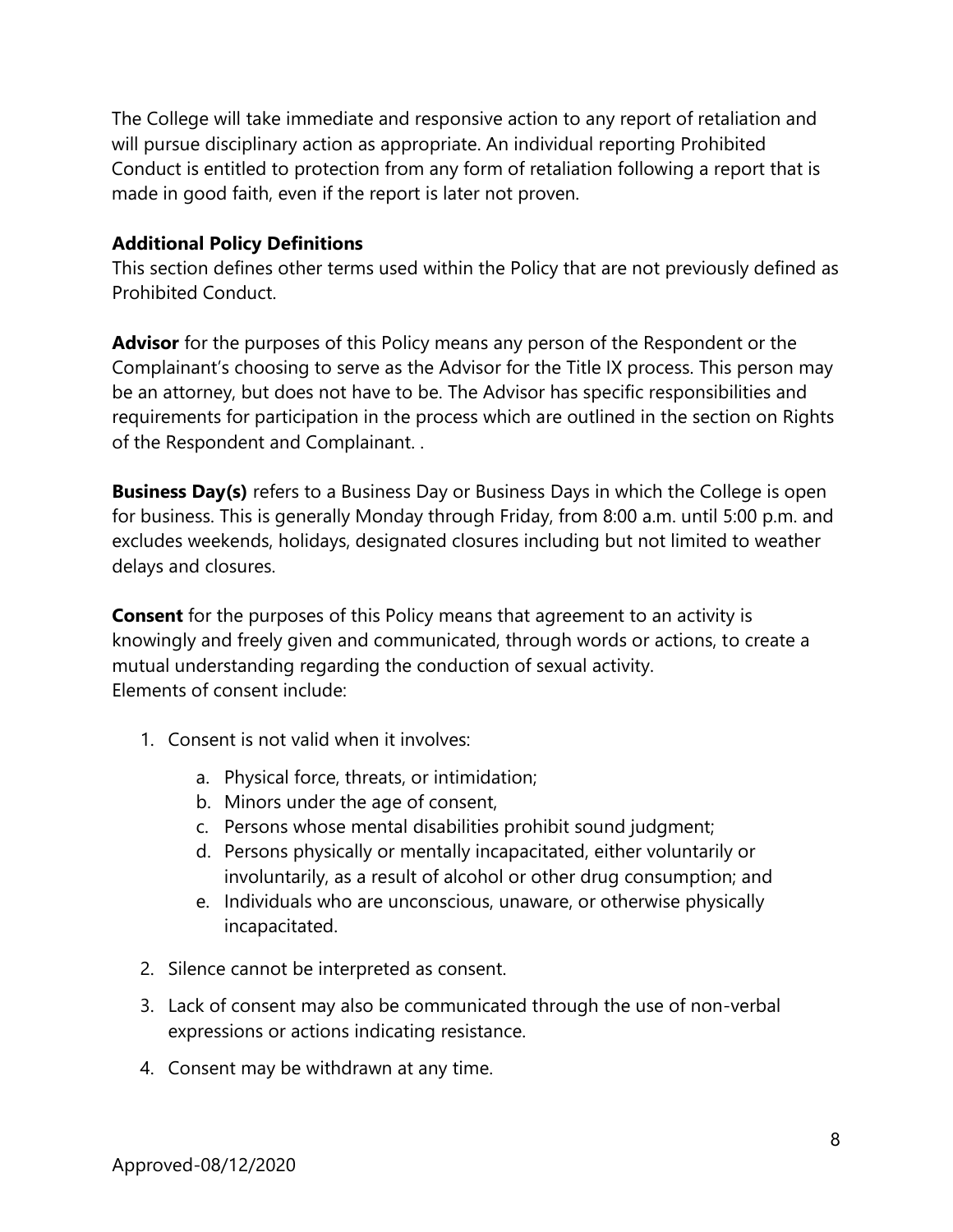- 5. Past consent to sexual activity with another person does not imply ongoing future consent with that person or consent to that same sexual activity with another person.
- 6. Whether a person has taken advantage of a position of influence over another person may be a factor in determining consent.

**Force** means the use or threat of physical violence to overcome an individual's freedom of will to choose whether or not to participate in sexual activity or provide consent. Consent obtained by force is not valid.

For the use of force to be demonstrated, there is no requirement that a Complainant resist the sexual advance or request. However, evidence of resistance by the Complainant will be viewed as a clear demonstration of a lack of consent.

**Coercion** means the improper use of pressure to compel another individual to initiate or continue sexual activity against that individual's will. Consent cannot be obtained through coercion.

Coercion can include a wide range of behaviors, including intimidation, manipulation, threats, and blackmail. A person's words or conduct are sufficient to constitute coercion if they wrongfully impair another individual's freedom of will and ability to choose whether or not to engage in sexual activity. Examples of coercion include, but are not limited to:

- Threatening to out someone based on sexual orientation, gender identity, or gender expression or
- Threatening to harm oneself if the other party does not engage in the sexual activity. or
- When someone indicates, verbally or physically, that they do not want to engage in a particular sexual activity, that they want to stop a particular activity, or that they do not want to go past a certain point of sexual interaction, continued activity or pressure to continue beyond that point can be coercive.

The College will evaluate the following in determining whether coercion was used:

- 1. The frequency of the application of pressure,
- 2. The intensity of the pressure,
- 3. The degree of isolation of the person being pressured, and
- 4. The duration of the pressure.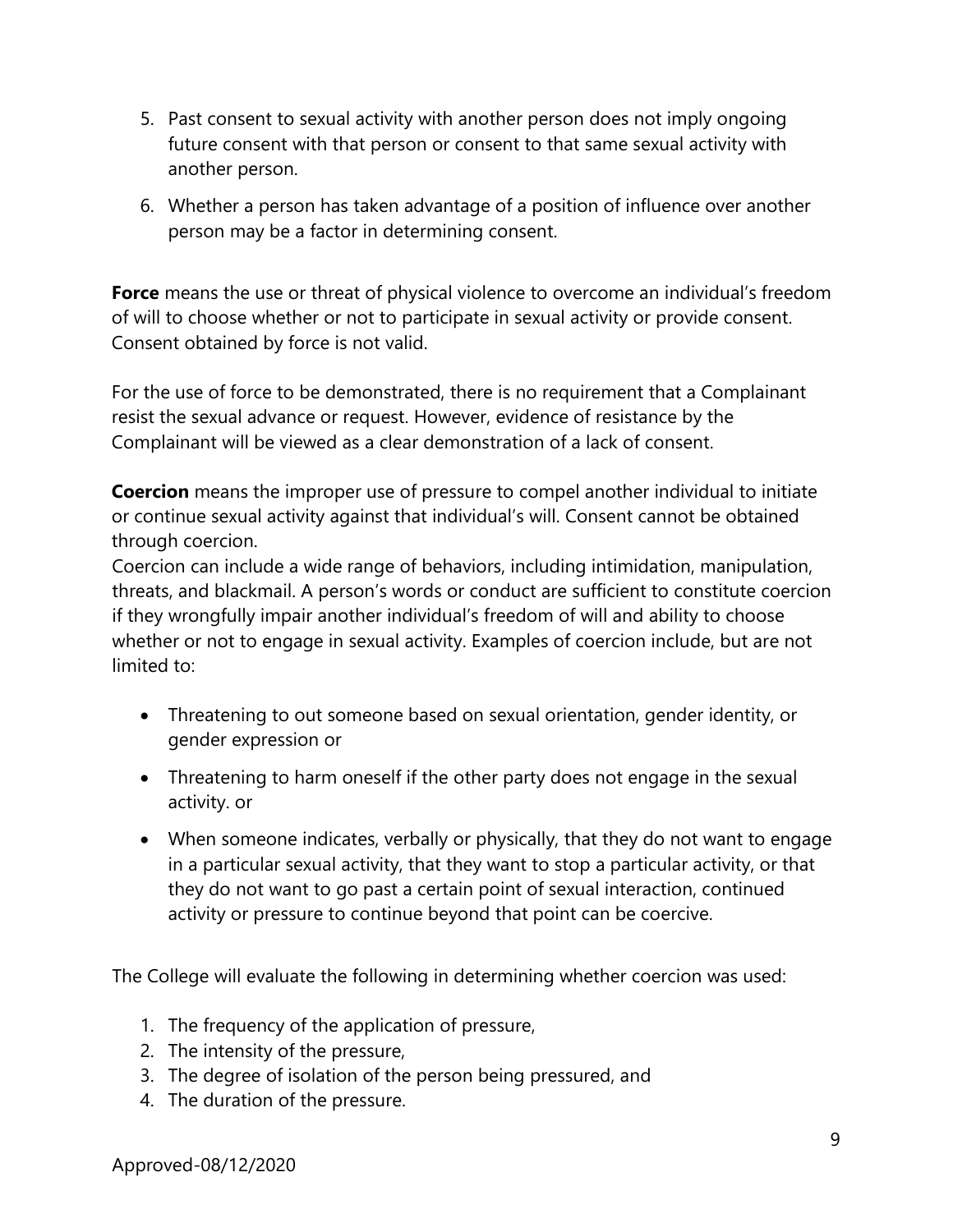**Incapacitation** means a physical or mental state in which an individual cannot make an informed and rational decision to engage in sexual activity because of a lack of conscious understanding of the fact, nature, or extent of the act (e.g., to understand who, what, when, where, why, or how of the sexual interaction) and/or is physically helpless. Examples of incapacitation include, but are not limited to, individuals who:

- Are asleep; or
- Are unconscious; or
- Are unaware that sexual activity is occurring; or
- Cannot understand the nature of the activity or communicate due to a mental or physical condition; or
- Are under the influence of alcohol, drugs or other medication. Consumption of alcohol or other drugs alone is insufficient to establish incapacitation.

The impact of alcohol and drugs varies from person to person, and evaluating incapacitation requires an assessment of how the consumption of alcohol and/or drugs impacts an individual's:

- 1. Decision-making ability;
- 2. Awareness of consequences;
- 3. Ability to make informed judgments; or
- 4. Capacity to appreciate the nature and the quality of the act.

It shall not be a valid excuse that the Respondent believed that the Complainant affirmatively consented to the sexual activity if the Respondent knew or reasonably should have known that the Complainant was unable to consent to the sexual activity under any of the following circumstances: (a) the Complainant was asleep or unconscious; (b) the Complainant was incapacitated due to the influence of drugs, alcohol, or medication, so that the Complainant could not understand the fact, nature, or extent of the sexual activity; (c) the Complainant was unable to communicate due to a mental or physical condition.

Whether the Respondent reasonably knew or should have known that the Complainant was incapacitated will be evaluated using an objective reasonable person standard. The fact that the Respondent was actually unaware of the Complainant's incapacity is irrelevant to this analysis. In particular, consent could not occur when: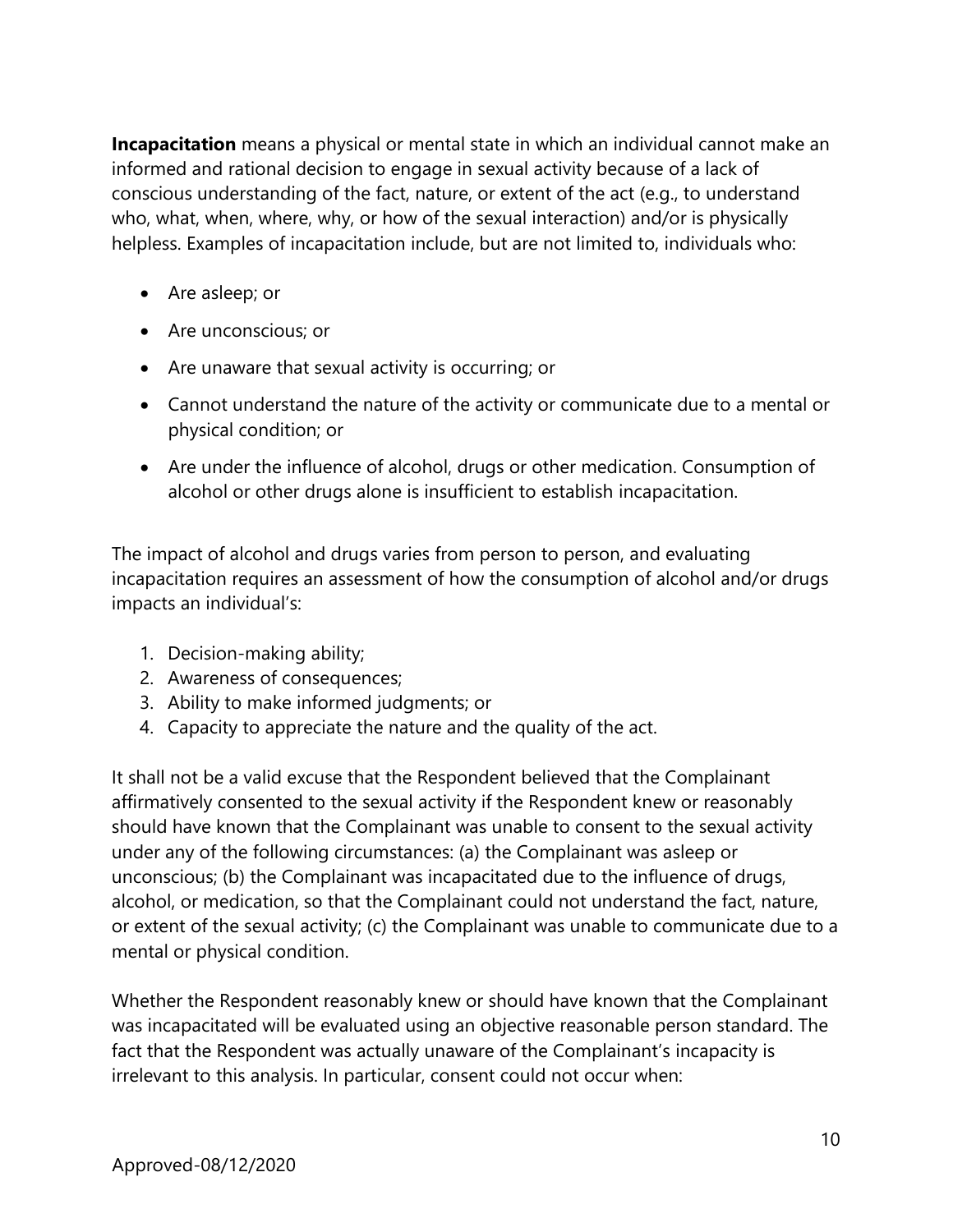- The Respondent failed to appreciate the Complainant's incapacitation or;
- The Respondent failed to take reasonable steps to determine the Complainant's incapacitation or;
- The Respondent's own incapacitation (from alcohol or drugs) caused the Respondent to misjudge the Complainant's incapacity.

It is the responsibility of each Party to be aware of the intoxication level of the other party before engaging in sexual activity. In general, sexual activity while under the influence of alcohol or other drugs poses a risk to all Parties. If there is any doubt as to the level or extent of the other individual's intoxication, it is safest to forgo or cease any sexual contact or activity.

Being intoxicated by drugs or alcohol is no defense to any violation of this Policy and does not diminish one's responsibility to obtain consent.

**Privacy** means that information related to a report of Prohibited Conduct will only be shared with a limited circle of individuals who "need to know" in order to assist in the assessment, investigation, or resolution of the report. While not bound by confidentiality, these individuals will be discreet and respect the privacy of all individuals involved in the process to the extent permitted by law.

The College is committed to protecting the privacy of all individuals involved in the investigation and resolution of reports and Formal Complaints under this Policy. The College also is committed to assisting students, employees, and third Parties in making informed choices. With respect to any report or Formal Complaint under this Policy, the College will make reasonable efforts to protect the privacy of participants, in accordance with applicable state and federal law, while balancing the need to gather information to take steps to eliminate Prohibited Conduct, prevent its recurrence, and remedy its effects.

**Confidentiality** means that information shared by an individual with designated campus or community professionals will not be revealed to any other individual without the expressed permission of the individual.

An individual who seeks confidential assistance may do so by speaking with professionals who have a legally-protected confidentiality. (See the section on Resources for how to report confidentially.)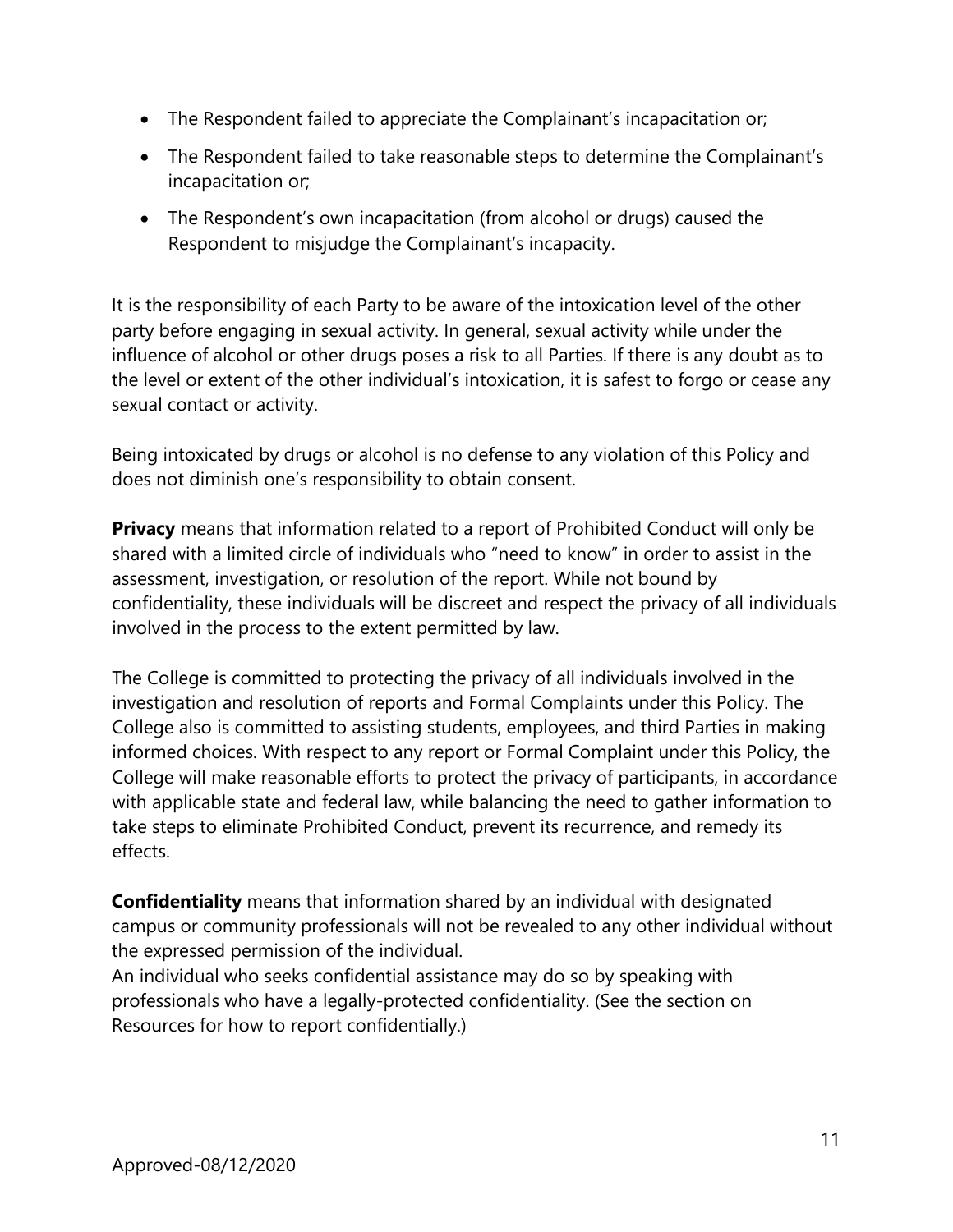**Official with Authority** means any official of the College who has authority to institute corrective measures on behalf of the College (§106.30). Young Harris College has designated the following positions as Officials with Authority:

- 1. President of the College
- 2. Provost
- 3. Vice President for Student Development
- 4. Chief Operating Officer
- 5. Title IX Coordinator

**Responsible Employee** means any employee with the obligation to report sexual harassment or the responsibility to inform a student how to report sexual harassment. The College requires that all Responsible Employees share any report of misconduct with the Title IX Coordinator. A Responsible Employee is anyone who:

- 1. Has the duty to report to appropriate College officials sexual harassment or any other misconduct by students or employees; or
- 2. A student could reasonably believe has the responsibility to assist them. All College employees who do not have legally protected confidentiality are considered Responsible Employees. The mere ability or obligation to report sexual harassment or to inform a student about how to report sexual harassment, or having been trained to do so, does not qualify an individual as one who has authority to institute corrective measures on behalf of the College.
- 3. A Responsible employee is any employee with supervisory or leadership responsibilities on campus, including, but not limited to, all faculty (full time, part time, and adjunct) Athletic staff (coaches, assistant coaches, trainers, and athletic administrators)administrators (those with responsibilities for administering a program or service); staff members, including Residence Life Coordinators and Resident Assistants.

**Complainant** means an individual who is alleged to be the victim of conduct that could constitute sexual harassment. (§106.30)

**Respondent** means an individual who has been reported to be the perpetrator of conduct that could constitute sexual harassment. (§106.30)

**Third-Party** refers to any other participant in the process, including a witness or an individual who makes a report on behalf of a Complainant.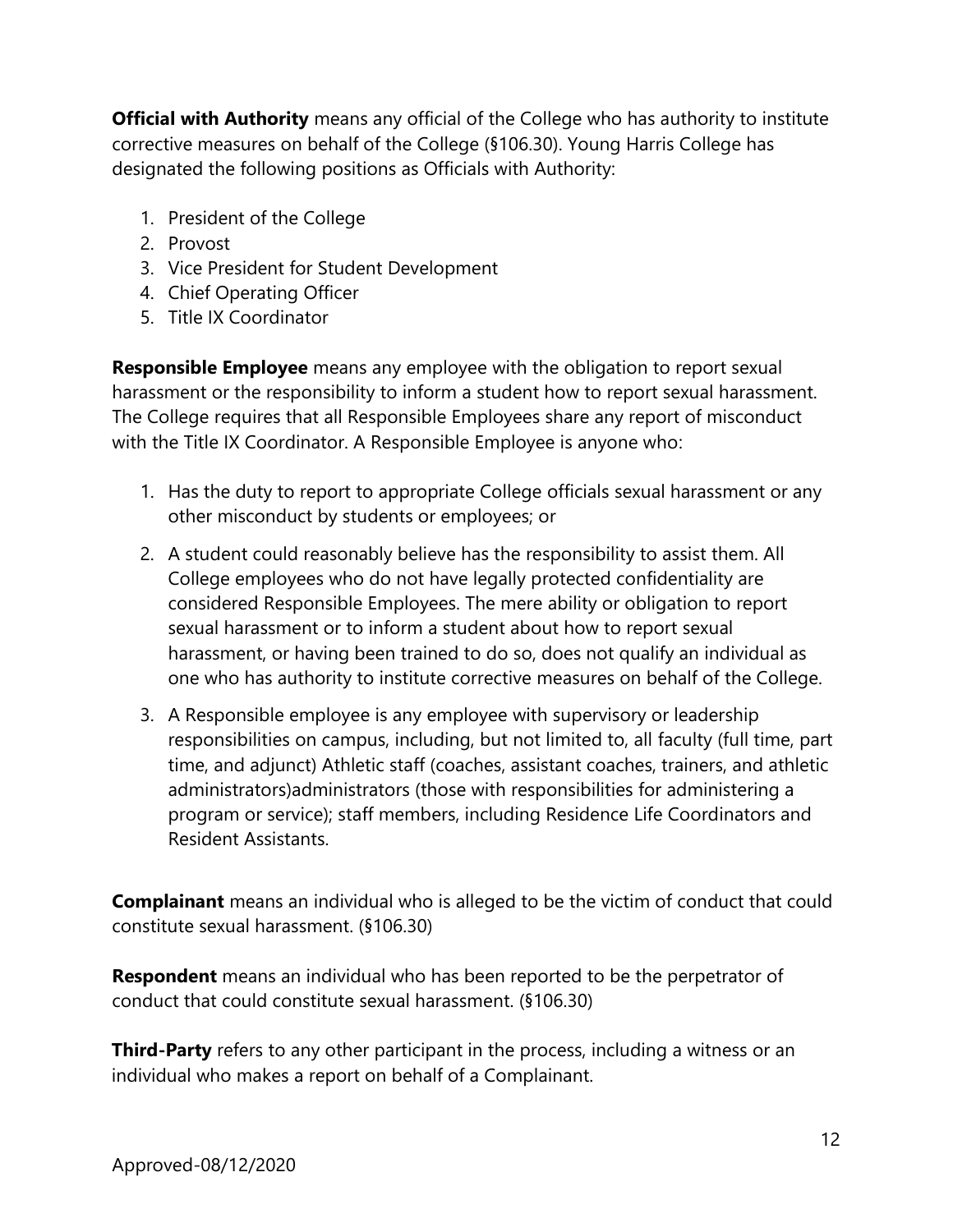**Formal Complaint** means a document filed by a complainant or signed by the Title IX Coordinator alleging sexual harassment against a respondent and requesting that the College investigate the allegation of sexual harassment. (§106.30)

# **Immunity for Victims**

*Young Harris College encourages the reporting of conduct violations and crimes that occur on campus or against YHC students. A victim might be hesitant to report a crime to a College official for fear of being charged with a policy violation themselves (i.e., underage drinking at the time of a sexual assault). It is in the best interest of the YHC community that a victim of a crime report the incident to a College official. To encourage reporting, Young Harris College offers victims of crimes, and may offer those who assist victims of crimes, amnesty from College policy violations related to the incident. Such amnesty is given at the discretion of the Vice President for Student Development or their designee.* (See *Guide to Student Life*.)

# **Reporting Options and Resources**

### **On-Campus Reporting Options**

The College strongly encourages all individuals to report any violation of this Policy to the Title IX Coordinator or any College employee who is designated as an Official with Authority. The College recommends that individuals report Prohibited Conduct to any of the following offices or individuals:

- 1. Officials with Authority (See information above.)
- 2. Responsible Employee (See information above.)
- 3. The Title IX Coordinator or Deputy Coordinator (See information below.)
- 4. A Confidential Report (See information below.)
- 5. Young Harris College Police (See information below.)

### **Title IX Coordinator and Deputy Coordinators**

Young Harris College has designated the following individuals to serve in official capacity regarding Title IX reporting.

| <b>Name</b> | <b>Title IX Position</b>                        | <b>Office</b>     | <b>Phone</b> | <b>Email</b>                       |
|-------------|-------------------------------------------------|-------------------|--------------|------------------------------------|
|             | Laura Whitaker-Lea Title IX Coordinator RCC 212 |                   |              | 706-379-5118 ldwhitakerlea@yhc.edu |
| Hope Clark  | Deputy Title IX<br>Coordinator                  | Athletic<br>Bldg. |              | 706-379-5296 hhclark@yhc.edu       |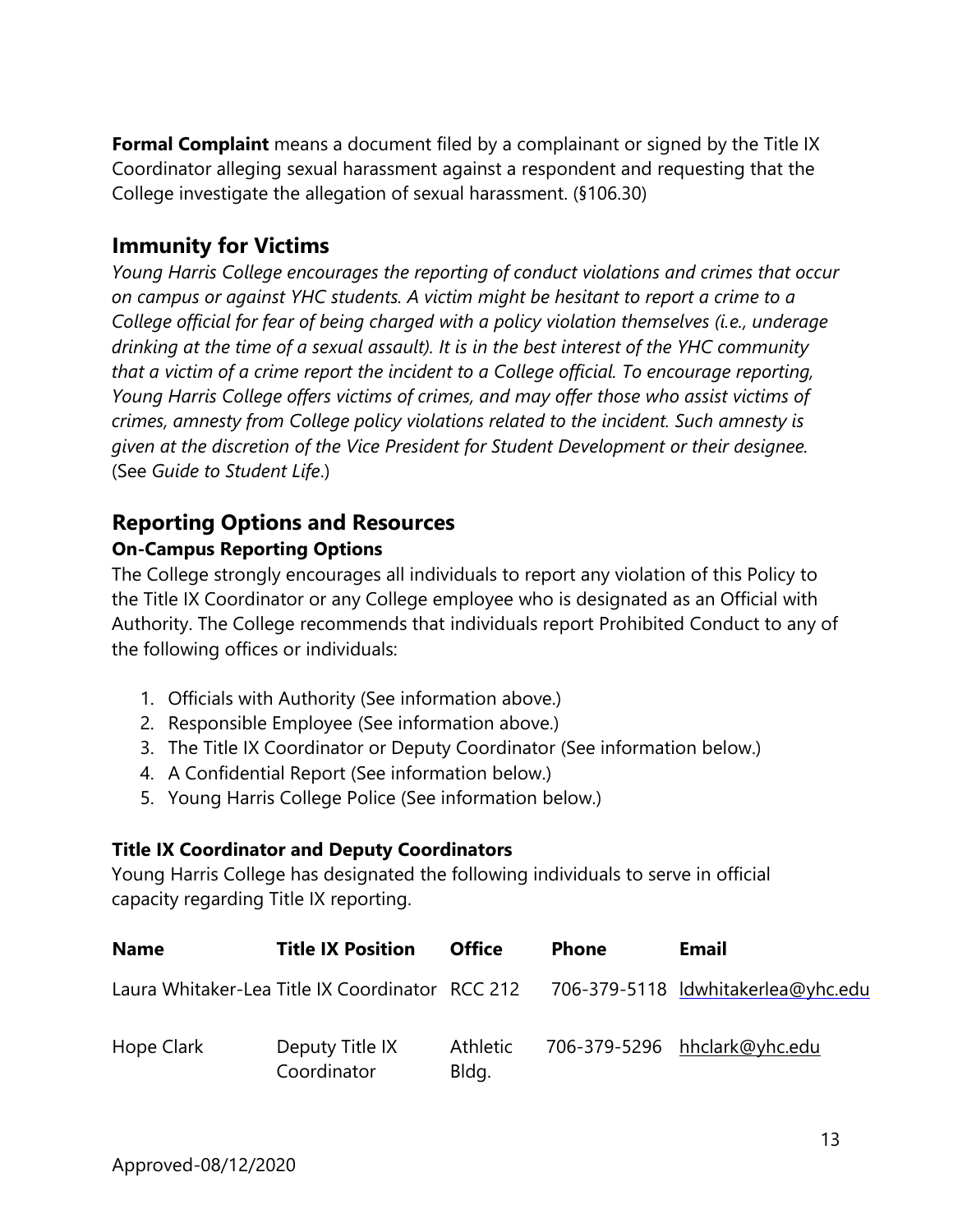| Ryan Reinhart   | Deputy Title IX<br>Coordinator | RCC 217        | 706-379-5300 rcreinhart@yhc.edu |
|-----------------|--------------------------------|----------------|---------------------------------|
| Marti Slaughter | Deputy Title IX<br>Coordinator | <b>RCC 089</b> | 706-379-5042 mslaughter@yhc.edu |

The Title IX Coordinator, assisted by Deputy Coordinators, is responsible for the following:

- Ensuring Title IX compliance
- Assessing initial intake reports
- Knowledgeable in College policies and procedures
- Provides information about resources available to both the Complainant and the Respondent
- Assigning appropriate investigators to individual cases
- Identifying the appropriate College policy to resolve the complaint in a prompt and equitable manner
- Tracking and monitoring incidents of sex discrimination and sexual misconduct
- Providing information on options for complaint resolution
- Coordinating education and prevention efforts
- Reporting crimes to the Clery Administrator for reporting in the Annual Security Report (ASR)

# **Confidential Reporting on Campus**

The confidential resources available to individuals on campus are:

| Counselor               | Chaplain                |
|-------------------------|-------------------------|
| Susan Murphy            | Rev. Ryan Snider        |
| Phone: 706-379-5160     | Phone: 706-379-5166     |
| Email: samurphy@yhc.edu | Email: rcsnider@yhc.edu |

These confidential resources are not required by current Title IX law to report claims of sexual misconduct without consent. A confidential report is required by state law to notify child protective services and/or local law enforcement of suspected abuse of a minor under the age of 18 years of age. Those in positions designated as Confidential Reports may have a duty to report incidents of sexual misconduct for the purposes of reporting numbers for the Annual Security Report (ASR), but are not obligated to report the details of the incidents including the names of potential complainants or respondents except as required by their license and professional ethics.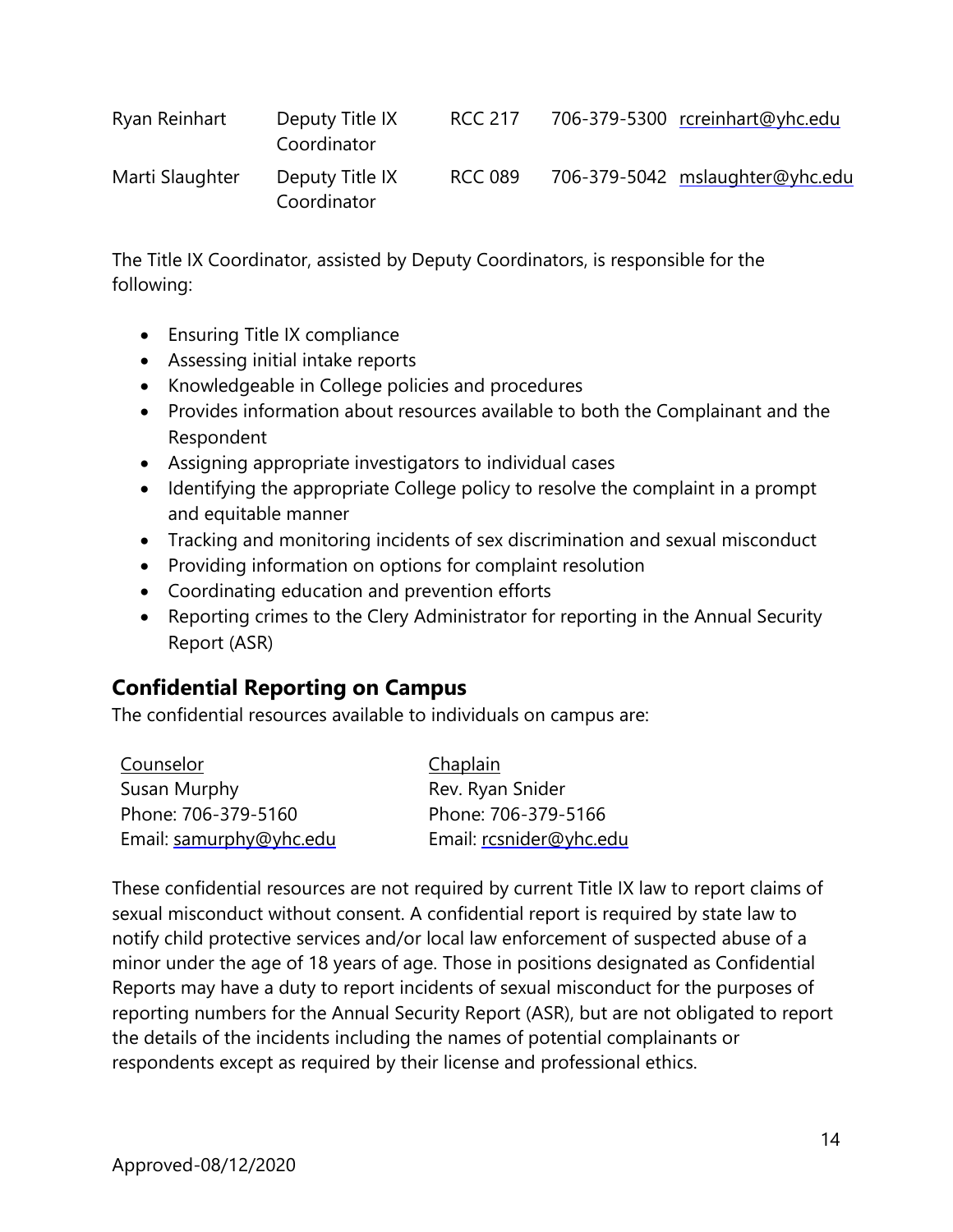# **Law Enforcement Reporting Options On and Off Campus**

Complainants have the right to notify or decline to notify law enforcement. The College strongly encourages all individuals to seek assistance from law enforcement immediately after an incident of Sexual Misconduct. This is the best option to ensure preservation of evidence and to begin a timely investigative and remedial response. The College will assist any Young Harris community member in securing a safe place to go; assist in arranging for transportation to the hospital should the Complainant need medical care or assistance.; and assist in coordination with law enforcement, and information about on-campus and off-campus resources and options for resolution.

Campus Police have officers on duty twenty-four (24) hours a day. You may report crimes or other emergencies by calling:

| <b>Emergency Assistance</b>    | 911                          |
|--------------------------------|------------------------------|
| Local Dispatch (non-emergency) | 706-896-7460                 |
| <b>Campus Police Office</b>    | 706-379-4569                 |
| <b>Towns County Police</b>     | 706-896-7460 or 706-896-6388 |

### **Off-Campus Confidential Reporting Options**

| North GA Mountain Crisis Network<br>crisisshelter@etcmail.com                                          | 706-632-8400 |  |
|--------------------------------------------------------------------------------------------------------|--------------|--|
| Blue Ridge, GA                                                                                         |              |  |
| SAFE/Support in Abusive Family Emergencies<br>info@safeservices.org<br>www.safe.org<br>Blairsville, GA | 706-379-3000 |  |
| Union General Clinic, Young Harris, GA                                                                 | 706-439-6683 |  |

### **Supportive Measures**

Supportive Measures are non-disciplinary services offered as appropriate, as reasonably available, and without fee or charge to both the Complainant and the Respondent before or after the filing of a Formal Complaint or where no Formal Complaint has been filed. These Supportive Measures are designed to restore or preserve equal access to the College's education program or activity without unreasonably burdening Complainant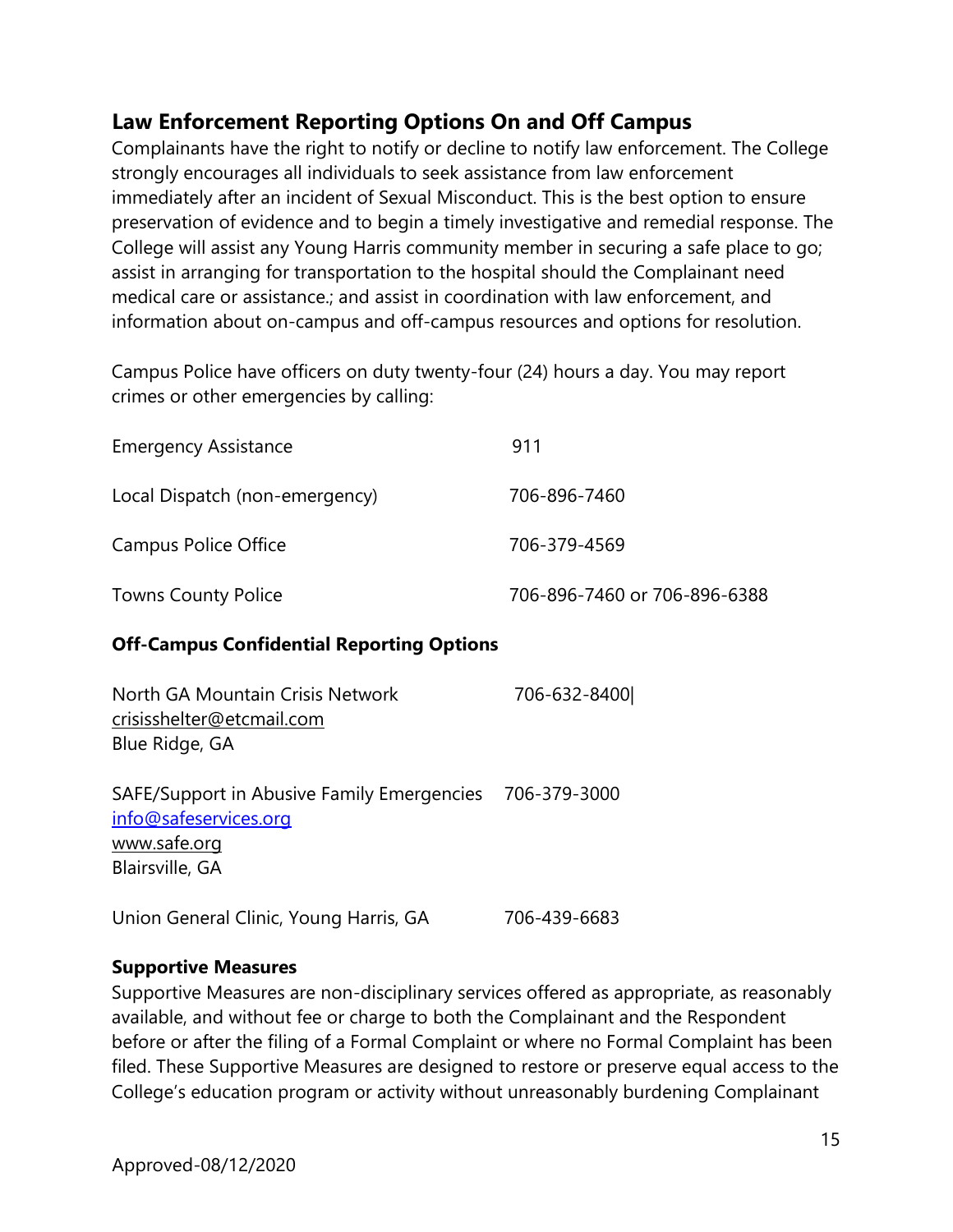and Respondent, including measures designed to protect the safety of all Parties or the College's educational environment, or deter sexual harassment. The College offers support to Complainants and Respondents through access to the following services:

### *Supportive Measures for Students*

- Access to counseling services on campus;
- Change in on-campus housing assignment and assistance from College support staff in completing housing relocation;
- Provide academic support services, such as tutoring, extensions of deadlines or other course-related adjustments, class schedules;
- Change in work schedule or job assignment;
- Mutual restrictions on contact between the parties;
- Provide information regarding off-campus services;
- Provide other Supportive Measures as appropriate.

### *Supportive Measures for Employees*

- Modification of work schedule;
- Mutual restrictions on contact between the parties;
- Changes in work or on-campus housing locations;
- Leaves of absence;
- Increased security and monitoring of certain areas of campus;
- Provide other Supportive Measures as appropriate.

A Complainant or a Respondent may request a "No-Contact Order" or other protection, or the College may choose to use Supportive Measures at its discretion to ensure the safety of all Parties, the broader College community, and/or the integrity of the process.

The College will maintain the privacy of any Supportive Measures provided under this Policy to the extent practicable and will promptly address any violation of the Supportive Measures put in place. All individuals are encouraged to report concerns about failure of another individual to abide by any restrictions imposed by a Supportive Measures. The College will take immediate and responsive action to enforce a previously implemented restriction if such restriction was violated.

### **Emergency Removal**

Nothing in this Policy precludes the College from removing a Respondent from the College's education program or activity on an emergency basis, provided that the College undertakes an individualized safety and risk analysis, determines that an immediate threat to the physical health or safety of any student or other individual arising from the allegations of sexual harassment justifies removal, and provides the Respondent with notice and an opportunity to challenge the decision immediately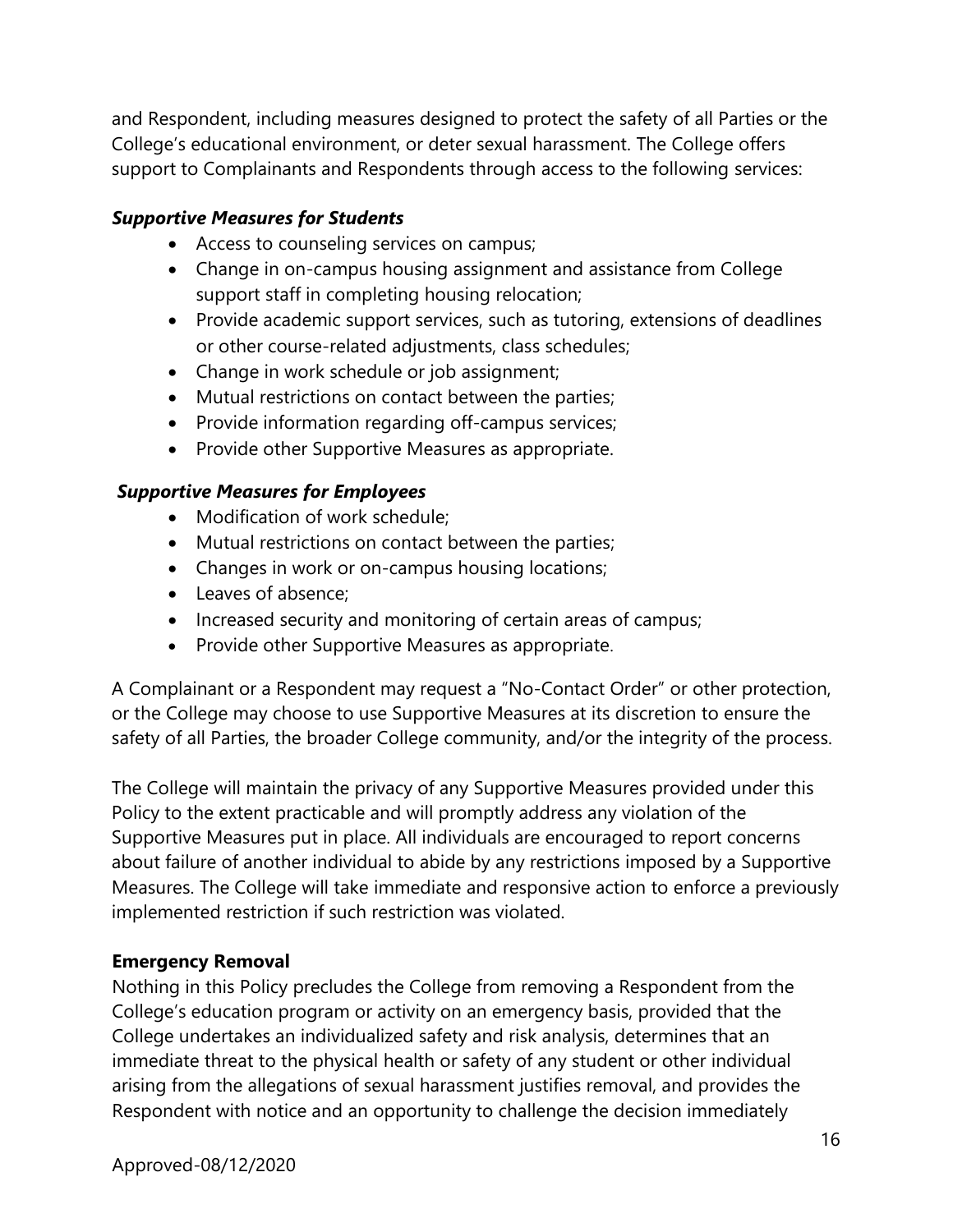following the removal. This provision may not be construed to modify any rights under the Individuals with Disabilities Education Act, Section 504 of the Rehabilitation Act of 1973, or the Americans with Disabilities Act of 1990.

In the event that an Emergency Removal is enacted, the Respondent has the opportunity to submit in writing a challenge to the emergency removal. The challenge to the emergency removal must contain all information, documentation, and evidence that the Respondent wants to have considered in requesting to remain on campus. The Vice President for Student Development will receive the written materials and appoint an Appeals Officer, either the Provost or the Chief Operating Officer. The Appeals Officer is separate from investigators, hearing panel members, and decision-makers. The Appeals Officer will review all materials and determine if the Emergency Removal is in the best interest of the Complainant and/or the Respondent and/or is in the best interest of the safety of the campus community. The Appeal Officer's decision is final and binding regarding the Emergency Removal.

#### **Administrative Leave**

Nothing in this Policy precludes the College from placing a non-student employee Respondent on administrative leave during the pendency of this process. This provision may not be construed to modify any rights under Section 504 of the Rehabilitation Act of 1973 or the Americans with Disabilities Act of 1990.

### **Educational Programming and Prevention**

The College offers a variety of educational programs on Sexual Misconduct aimed at prevention and awareness of sexual assault, stalking, dating violence, and sexual harassment. Students are required to complete an online course on Sexual Misconduct as well as an online course on Alcohol upon entering the College. Other programming includes Sexual Assault and Domestic Violence Awareness Week, Alcohol Awareness, Bystander Intervention education, and Sexual Misconduct Information Sessions during orientation. Employees are required to complete Sexual Misconduct Education online.

# **Young Harris College Grievance Procedures for Resolving Allegations of Sexual Misconduct**

### **General Information**

The following outlines the procedures the College follows in resolving allegations by a Complainant against a Respondent in violation of the College's Sexual Misconduct Policy. Complainant and Respondent will be referred to collectively as the "Parties." This is an administrative process.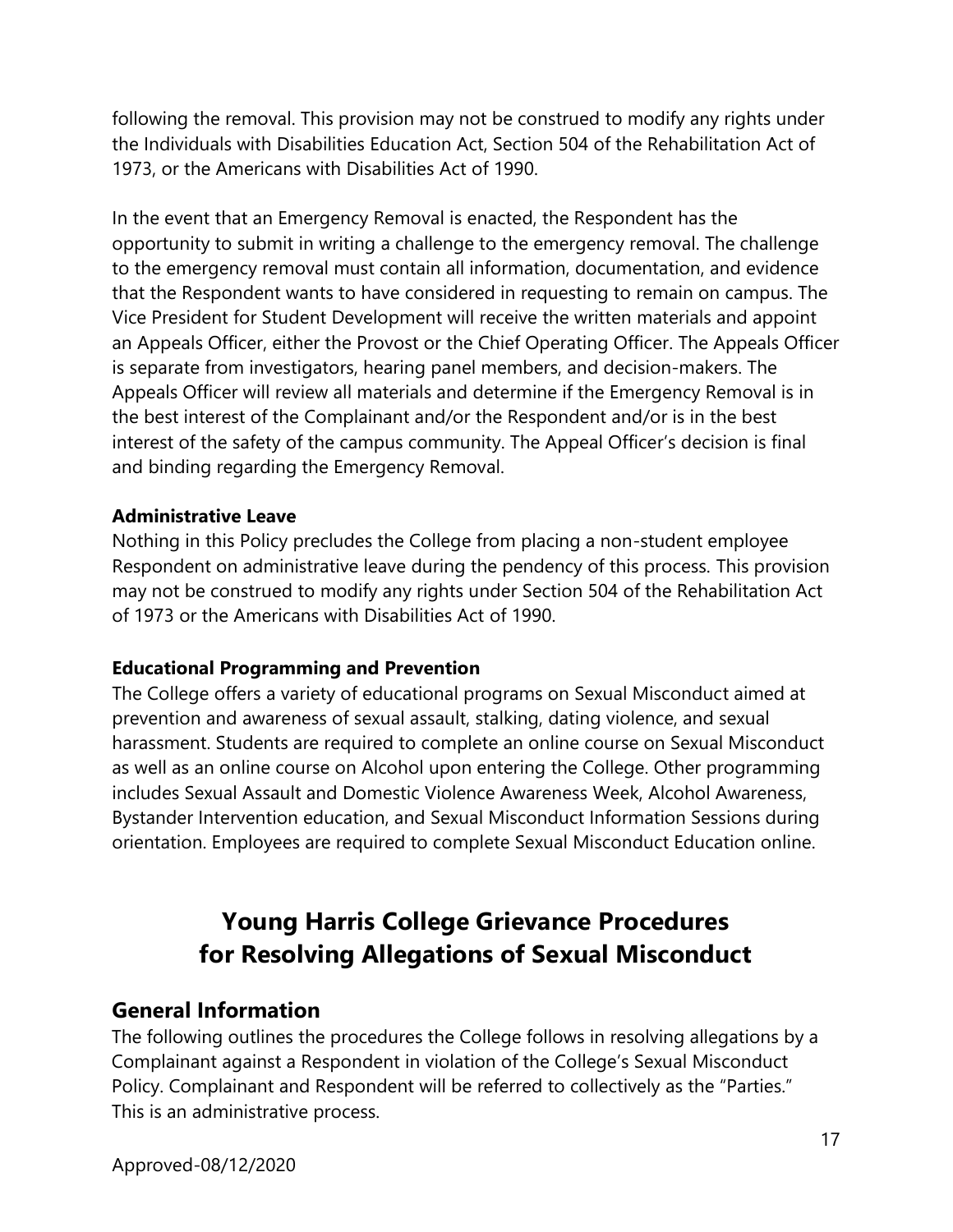Situations in which both Complainant and Respondent are employees of the College may be handled through the processes outlined in the *Employee Handbook* (Policy 703 Sexual and Other Unlawful Harassment) or through the Title IX process depending upon the alleged Prohibited Conduct.

The Office of Title IX, and the Title IX team, will coordinate resolution of all reports of Prohibited Conduct defined in the *Young Harris College Sexual Misconduct Policy*.

# **Prohibited Conduct Not Based on Sex**

Prohibited Conduct (discrimination, harassment or retaliation) based on protected status other than sex (e.g., race, color, age, disability, veteran status or other classification protected by federal or state law or College policies) is prohibited by other College policies. These policies prohibiting other forms of discrimination and harassment are described in Policy 103 Equal Employment Opportunity in the *Employee Handbook* and in the *Guide to Student Life* under the section entitled General College Policies and Procedures under the sub-heading Discrimination and Harassment. In the event of such complaints, the College will identify, based upon the allegations, the appropriate office to coordinate resolution of the report.

# **Dismissal of Formal Complaint**

If the conduct alleged in the Formal Complaint would not constitute sexual harassment as defined in this Policy even if proved, or did not occur in the College's education program or activity, or did not occur against a person in the United States, then the College must dismiss the Formal Complaint with regard to that conduct for purposes of sexual harassment under this Policy. However, such a dismissal does not preclude action under another provision of the College's Code of Conduct for students published in the *Guide to Student Life.*

The College may dismiss the Formal Complaint or any allegations therein, if at any time during the investigation or hearing:

- 1. A Complainant notifies the Title IX Coordinator in writing that the Complainant would like to withdraw the formal complaint or any allegations therein;
- 2. The Respondent is no longer enrolled or employed by the College; or
- 3. Specific circumstances prevent the College from gathering evidence sufficient to reach a determination as to the Formal Complaint or allegations therein.

Upon dismissal of the Formal Complaint either required or permitted, the College will promptly send written notice of the dismissal and reasons for the dismissal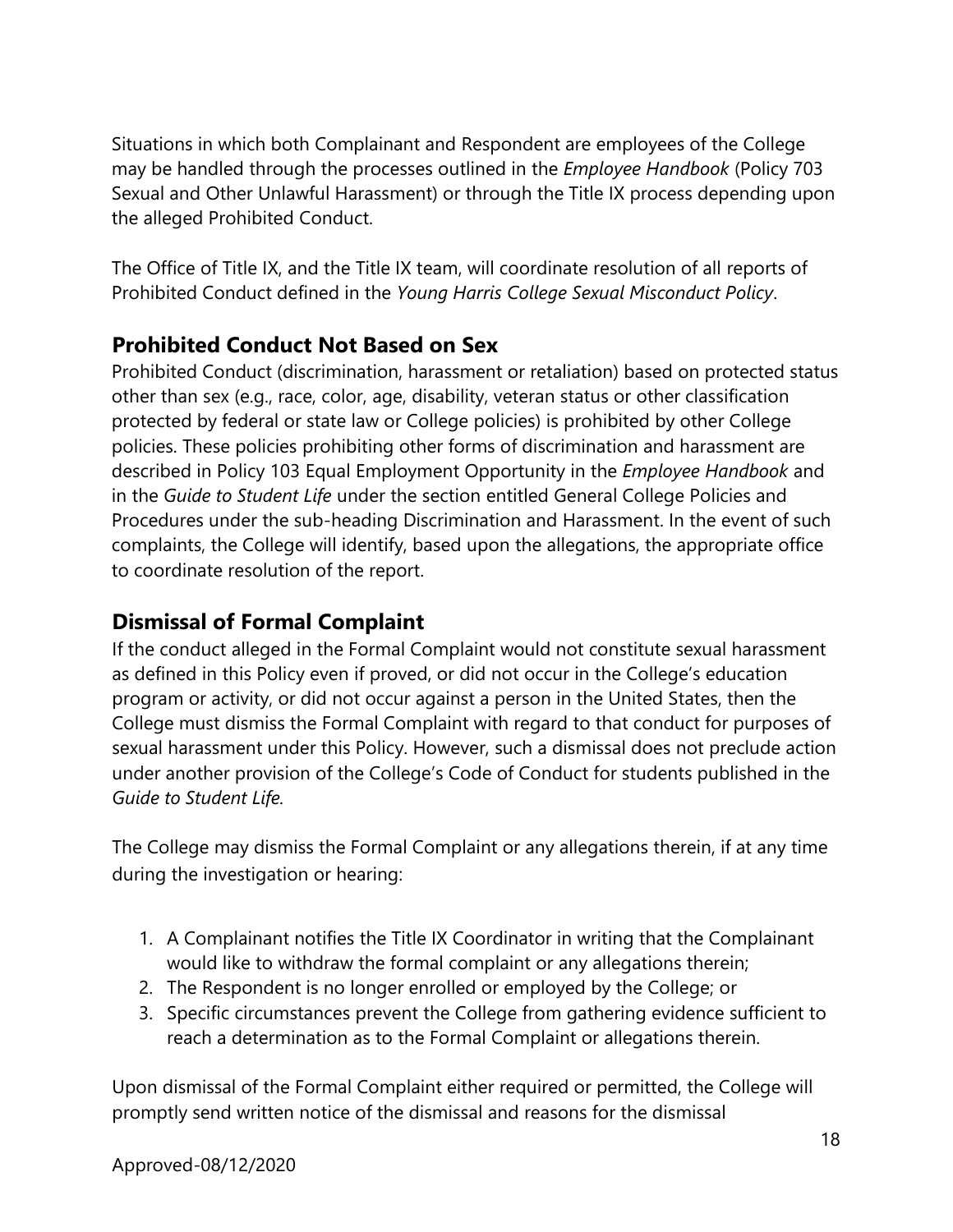simultaneously to each Party through email, the College's official means of communication (See the *Guide to Student Life*.). Either the Complainant or the Respondent have the right to appeal the decision to dismiss a Formal Complaint.

# **Consolidation of Formal Complaints**

The College may consolidate Formal Complaints as to allegations of sexual harassment against more than one Respondent, or by more than one Complainant against one or more Respondents, or by one Party against another Party, where the allegations of sexual harassment arise out of the same facts or circumstances.

# **Rights of Respondent and Complainant**

- Right to be informed of the process and all available options
- Right to be informed of resources
- Right to Supportive Measures
- Right to a timely investigation
- Right to an Advisor of choice
- Right to review report
- Right to appeal

### **Advisor**

Both Complainant and Respondent have the right to have an Advisor of their choice. It is the responsibility of the Complainant and Respondent to communicate with the Advisor regarding allegations, times and dates of meetings, hearings, outcomes and any other information regarding the case. The Investigators, Title IX Coordinator, Assistant Coordinator, and Deputy Coordinators will not discuss the case with any Advisor. The Advisor may:

- Attend any meeting or hearing with the respective Complainant or Respondent regarding the case, if invited by the respective Complainant or Respondent
- May not participate directly in any meeting involving the case
- May provide advice to the Complainant or the Respondent he/she is advising through quiet conversation or written notes in any meeting related to the case
- May be a member of the College community, but is not required to be.
- May be an attorney, but, is not required to be.
- If a party does not have an advisor present at the Live Hearing, the College must provide without fee or charge to that party, an Advisor of the College's choice, who may be, but is not required to be, an attorney, to conduct crossexamination on behalf of that party. [§106.45 (b)(6) (i)]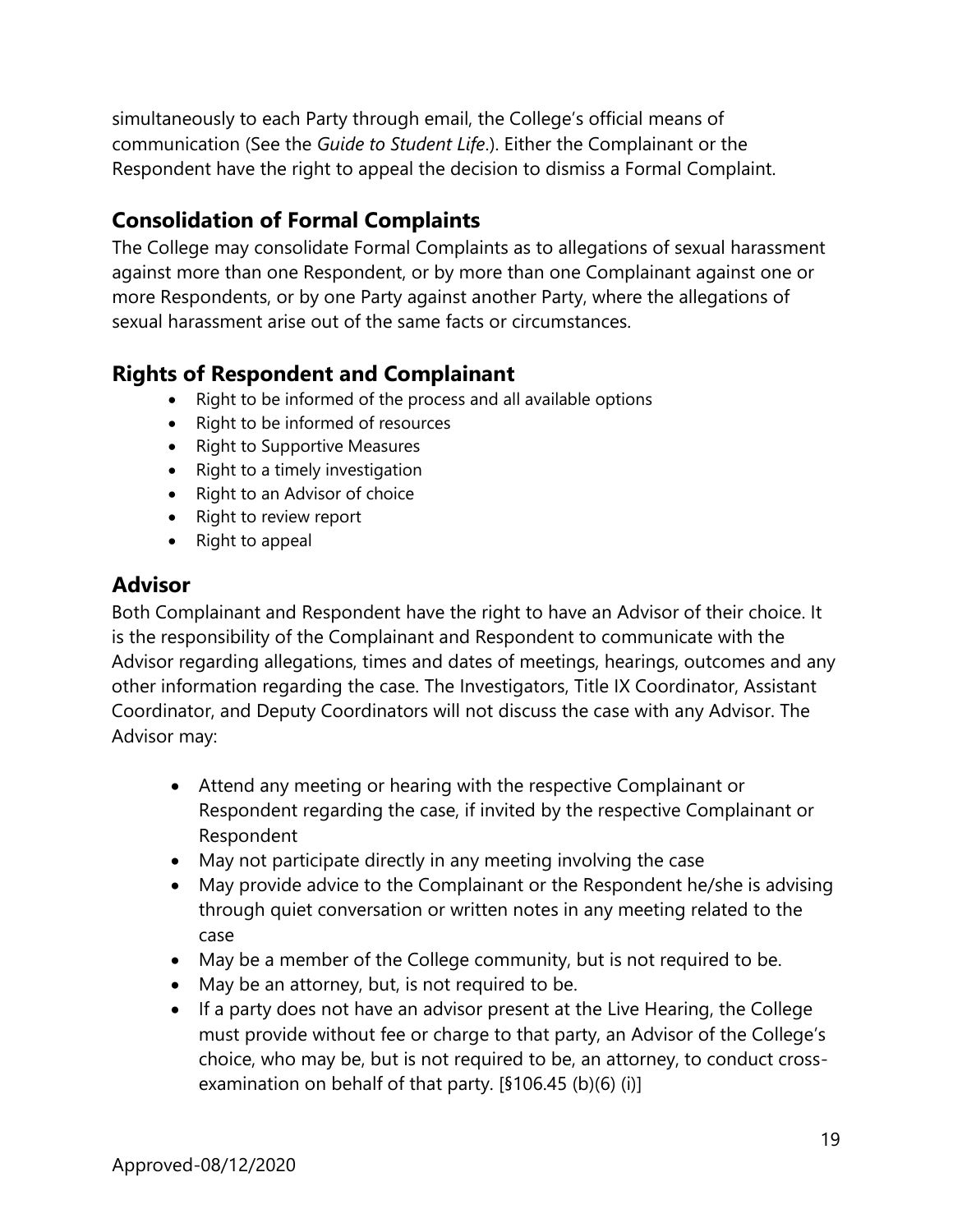At the Live Hearing, the decision-maker(s) must permit each party's Advisor to ask the other party and any witnesses all relevant questions and follow-up questions, including those challenging credibility. [§106.45 (b)(6) (i)]

# **Step by Step Process**

### **Actual Knowledge**

The Title IX grievance process begins with Actual Knowledge. Actual knowledge means notice of sexual harassment or allegations of sexual harassment to the College's Title IX Coordinator or any Official with Authority who has authority to institute corrective measures on behalf of the College. [§106.30]. The actual knowledge standard is not met when the only official of the College with actual knowledge is the Respondent. Actual Knowledge may come in the form of a Formal Complaint.

### *Intake meeting with Complainant*

With or without a Formal Complaint, the Title IX Coordinator must promptly contact the Complainant to discuss the availability of Supportive Measures, consider the Complainant's wishes with respect to supportive measures, and explain to the Complainant the process for filing a Formal Complaint.

- Address immediate physical safety and emotional well-being needs
- Notify the Complainant of the right to contact law enforcement and seek medical treatment (and the right to decline to do so), and the importance of preservation of evidence
- Notify the Complainant of the right to be assisted by individuals at the College in contacting law enforcement
- Notify the Complainant of confidential and non-confidential reporting options on and off campus
- Provide the Complainant with information about:
	- o On and off campus resources, including counseling, health, mental health, and victim advocacy;
	- o The range of Supportive Measures and remedies, including changes to academic, living, transportation, and/or working situations, or other protective measures, which are available to the Complainant and the Respondent regardless of whether the Complainant files a Formal Complaint with the College or other action with local law enforcement.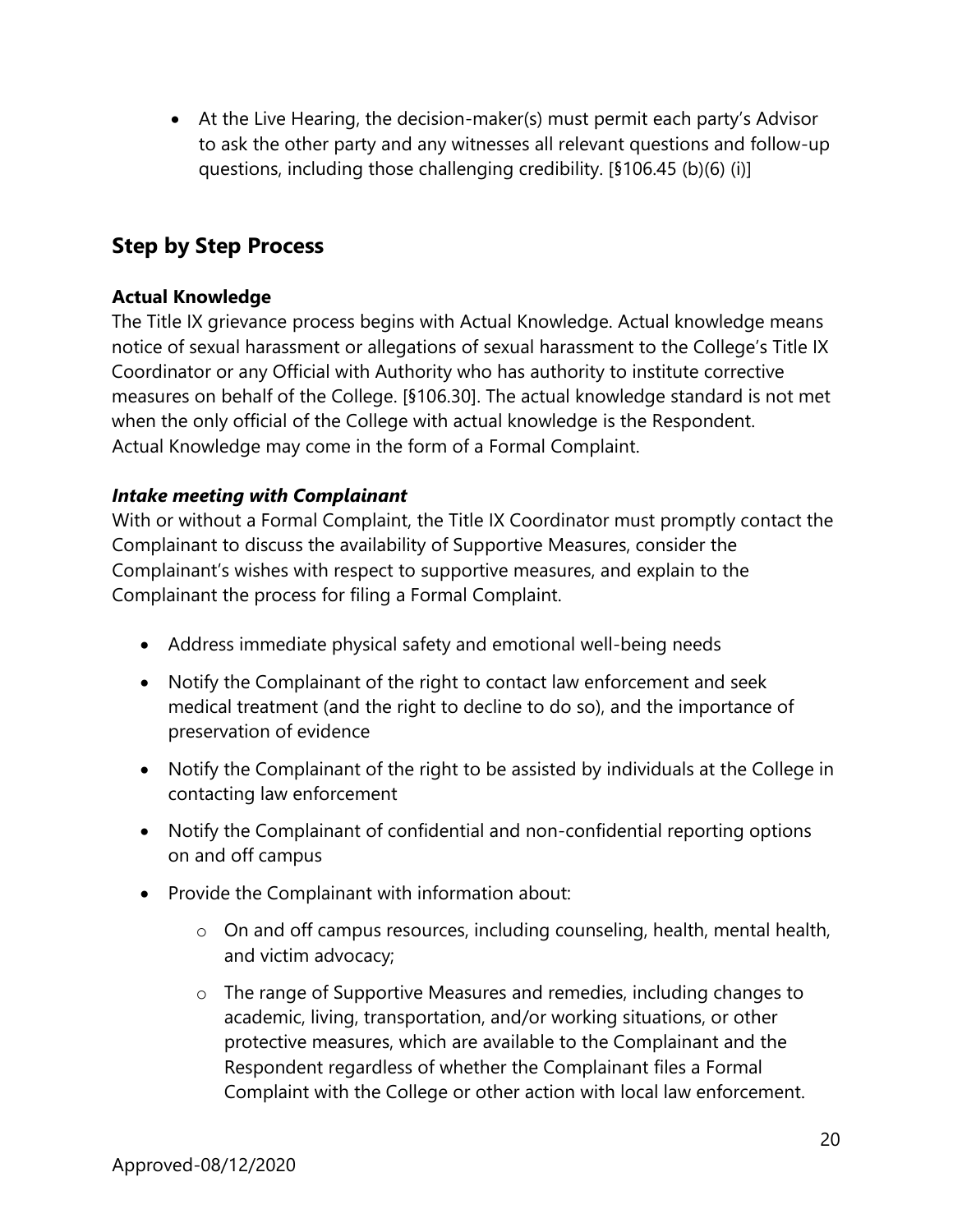- Provide an overview of the procedural options and process, including Informal Resolution and Formal Resolution. This overview would include explanation that the Complainant will receive written notice of the date, time, location, participants, and purpose of all hearings, investigative interviews, or other meetings, with sufficient time for the Complainant to prepare to participate.
- Explain that if, in the course of an investigation, the College decides to investigate allegations about the Complainant or the Respondent that are not included in the notice described above, the College will provide notice of the additional allegations to the Parties.
- Provide notice of any provision in the College's Code of Conduct or *Employee Handbook* that prohibits knowingly making false statements or knowingly submitting false information during the grievance process.
- Explain the right to object to the assignment of the Title IX Coordinator, Deputy Title IX Coordinator or Investigators based on bias or conflict of interest within 1 (one)Business Day of a decision to proceed through the process;
- Explain that the student has a right to an Advisor of their choice during the process;
- Assess for pattern of evidence or other similar conduct if possible;
- Explain the College's immunity/amnesty policy as published above in this document and in the *Guide to Student Life*;
- Explain the College's policy prohibiting retaliation as listed in the Standards of Conduct in the Code of Student Conduct and in the section entitled General College Policies and Procedures in the *Guide to Student Life;*
- Respondent is presumed not responsible for the alleged conduct and any determination regarding responsibility is made at the conclusion of the process;
- If the Title IX Coordinator dismisses the Formal Complaint or any allegations therein, both Complainant and Respondent have the right to appeal that decision.

At the Intake Meeting, the Coordinator or Deputy Coordinator will provide the Complainant with the above-listed information in writing. If the Intake Meeting is conducted by a Deputy Coordinator, the meeting report will be submitted to the Coordinator for consideration. As described in the Sexual Misconduct Policy, the Complainant has the right to request that the Title IX Office not share the Complainant's name (or other identifiable information) with the Respondent, or that the Title IX office take no formal action in response to the report. If the Complainant makes such a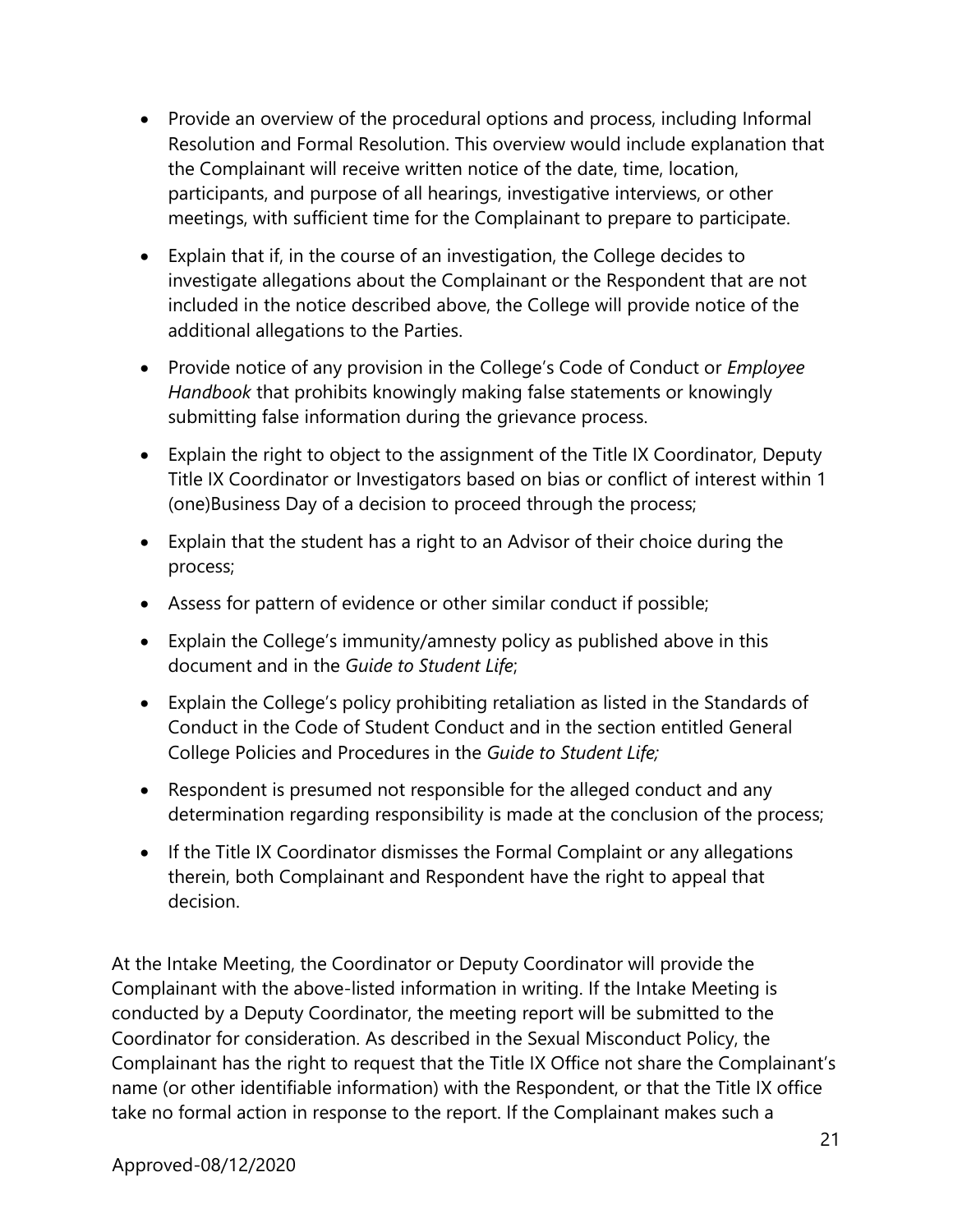request, the Coordinator will balance the request with his/her dual obligation to provide a safe and nondiscriminatory environment for all College community members, and to remain true to principles of fundamental fairness that require the College to provide the Respondent with notice of the allegations and an opportunity to respond before action is taken against the Respondent.

The Coordinator will make this determination consistent with the following considerations, namely:

- 1. The seriousness of the conduct;
- 2. The respective ages and roles of the Complainant and the Respondent:
- 3. Whether there have been other complaints or reports of Prohibited Conduct against the Respondent; and
- 4. The right of the Respondent to receive notice and relevant information before disciplinary action is sought.

Should the Coordinator determine that, in response to the Complainant's request, the College can satisfy its obligations to the Complainant, the College community members, and the Respondent without proceeding through the process described herein, the Coordinator has the discretion to do so.

Absent a request for confidentiality as described above, the Coordinator or Deputy Coordinator will interview the Complainant to gain a basic understanding of the reported Prohibited Conduct. The interview will focus on key facts upon which the Complainant bases the report (i.e., who, what, where, and when) to assess how to proceed. At the conclusion of the Intake Meeting, and if the individual wishes to move forward with a complaint, the Coordinator will make two threshold determinations:

- 1. Does the Complainant's report state facts that, if true, could constitute a violation of the College's Sexual Misconduct Policy?
- 2. If yes, should the College proceed through Informal Resolution?

The Coordinator will make both threshold determinations as soon as possible after the Intake Meeting with the Complainant and communicate that finding in writing to the Complainant.

### *Initial interview with Respondent*

The College will provide written notice to Respondent of the allegations of sexual harassment including sufficient details known at the time and with sufficient time to prepare a response before any initial interview.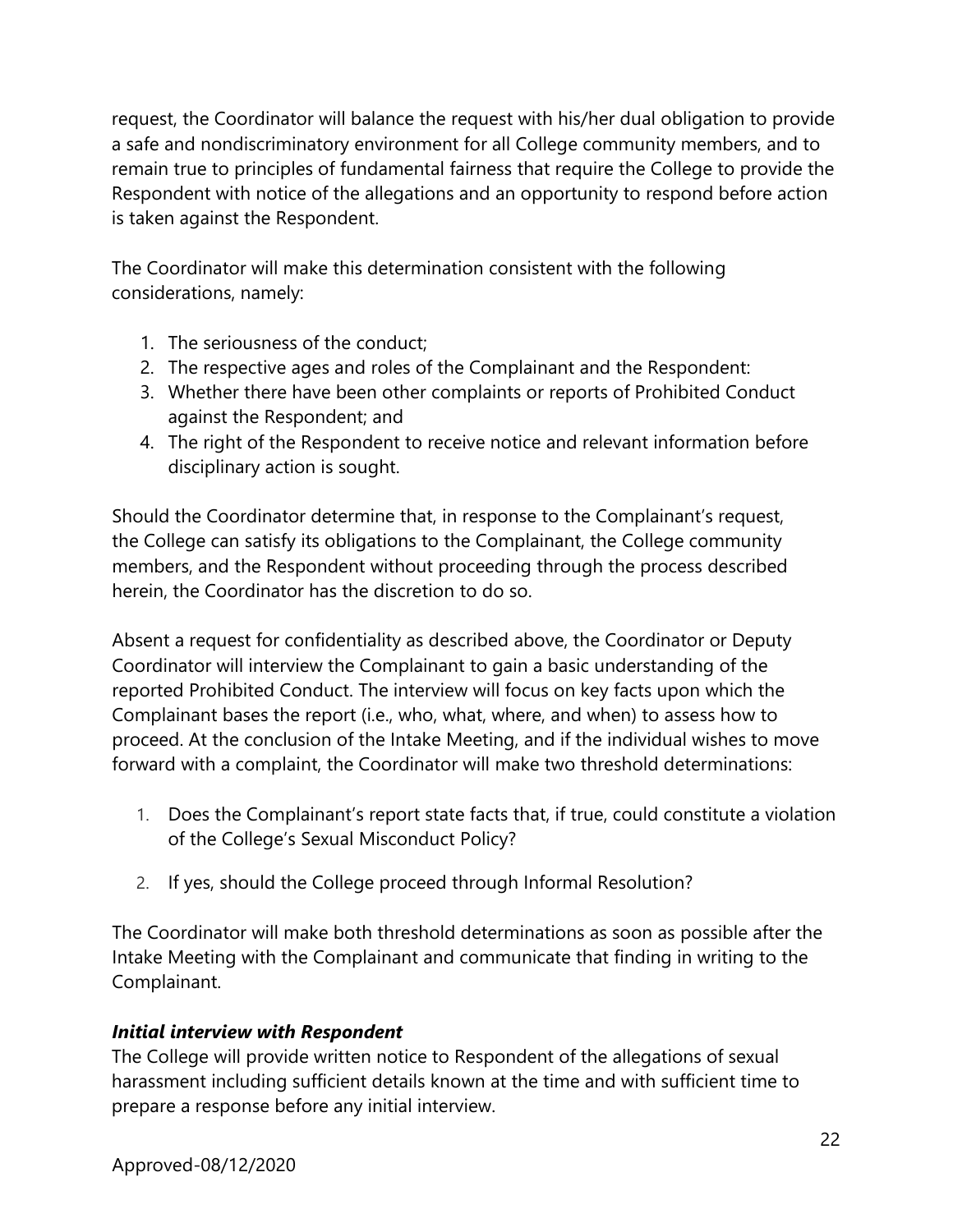The Title IX Coordinator or Deputy Coordinator will schedule an initial interview with the Respondent and to discuss the availability of Supportive Measures, consider the Respondent's wishes with respect to supportive measures, and explain to the Respondent the process for resolving a Formal Complaint.

- Address immediate physical safety and emotional well-being needs;
- Notify the Respondent of the right to contact law enforcement and seek medical treatment (and the right to decline to do so), and the importance of preservation of evidence;
- Notify the Respondent of the right to be assisted by individuals at the College in contacting law enforcement;
- Notify the Respondent of confidential and non-confidential reporting options on and off campus;
- Provide the Respondent with information about:
	- o On and off campus resources, including counseling, health, mental health, and victim advocacy;
	- o The range of Supportive Measures and remedies, including changes to academic, living, transportation, and/or working situations, or other protective measures, which are available to the Complainant and the Respondent regardless of whether the Complainant files a Formal Complaint with the College or other action with local law enforcement
- Provide an overview of the procedural options and process, including Informal Resolution and Formal Resolution. This overview would include explanation that the Complainant will receive written notice of the date, time, location, participants, and purpose of all hearings, investigative interviews, or other meetings, with sufficient time for the Respondent to prepare to participate;
- Explain that if, in the course of an investigation, the College decides to investigate allegations about the Complainant or the Respondent that are not included in the notice described above, the College will provide notice of the additional allegations to the Parties;
- Provide notice of any provision in the College's Code of Conduct or *Employee Handbook* that prohibits knowingly making false statements or knowingly submitting false information during the grievance process;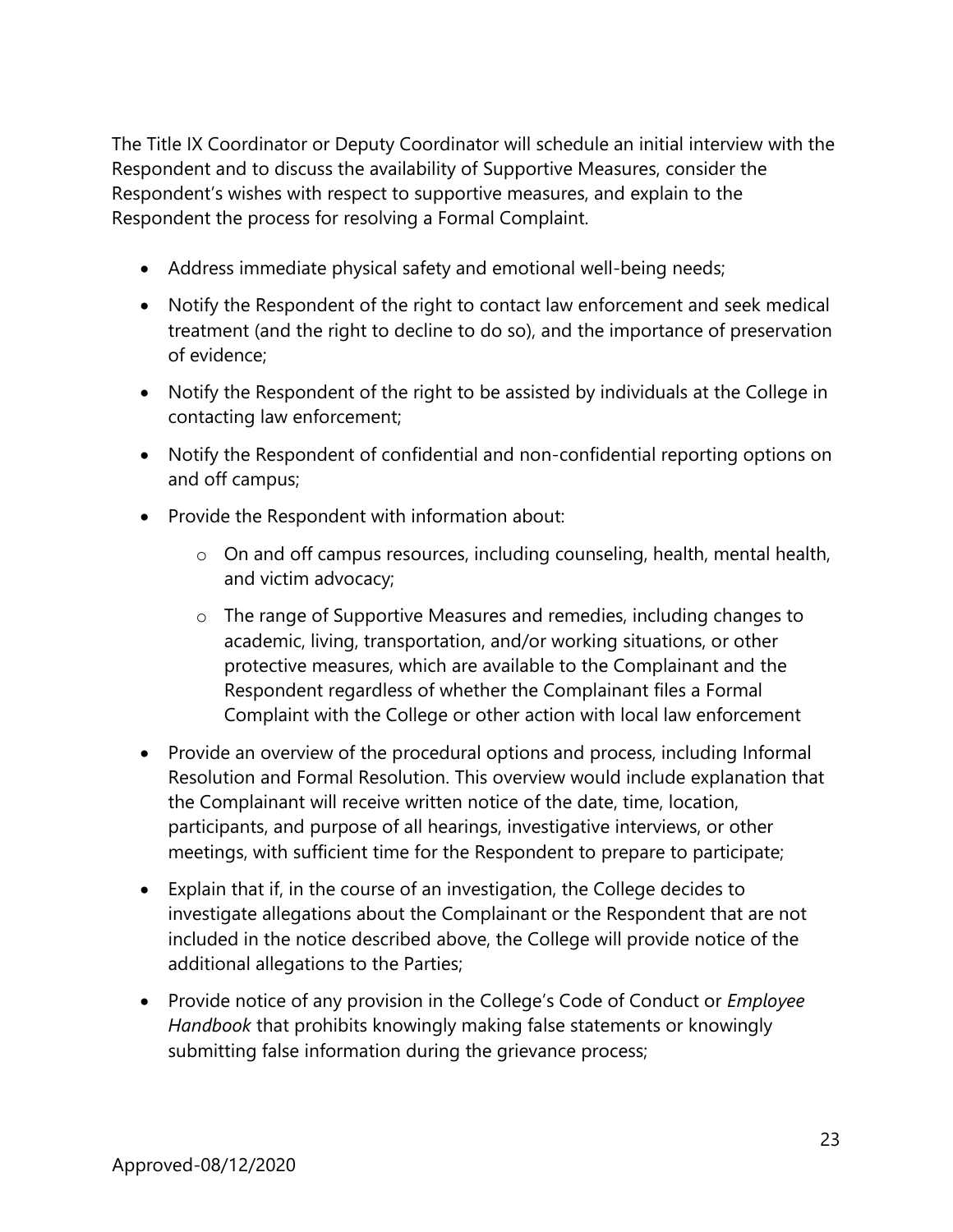- Explain the right to object to the assignment of the Title IX Coordinator, Deputy Title IX Coordinator or Investigators based on bias or conflict of interest within 1 (one) Business Day of a decision to proceed through the process;
- Explain that the student has a right to an Advisor of their choice during the process;
- Assess for pattern of evidence or other similar conduct if possible;
- Explain the College's immunity/amnesty policy as published above in this document and in the *Guide to Student Life*;
- Explain the College's policy prohibiting retaliation as listed in the Standards of Conduct in the Code of Student Conduct and in the section entitled General College Policies and Procedures both found in the *Guide to Student Life;*
- Respondent is presumed not responsible for the alleged conduct and any determination regarding responsibility is made at the conclusion of the process;
- If the Title IX Coordinator dismisses the Formal Complaint or any allegations therein, both Complainant and Respondent have the right to appeal that decision.

### **Determining Course of Resolution for the Grievance**

As an alternative to Formal Resolution, and only if the Coordinator determines that it is appropriate, the Parties may choose to resolve complaints through Informal Resolution. Informal Resolution must be mutually agreed upon in writing by both parties in any case.

Some complaints that allege harassment may be appropriate for Informal Resolution. The purpose of an Informal Resolution is to stop the inappropriate behavior. The process will not be used to resolve allegations that an employee sexually harassed a student. Sec. 106.45(b)(9). If the Coordinator determines that the Formal Complaint may be resolved appropriately through informal resolution, the Coordinator will ask the Complainant and the Respondent, separately, whether they would agree to pursue resolution of the complaint informally. The parties must voluntarily agree, in writing, to consent to use the Informal Resolution process. Any resolution reached through an informal process will be confirmed in writing and provided to the parties.

### **Informal Resolution**

An Informal Resolution process cannot begin unless a Formal Complaint is filed. An individual who feels she/he is being harassed may seek to resolve the matter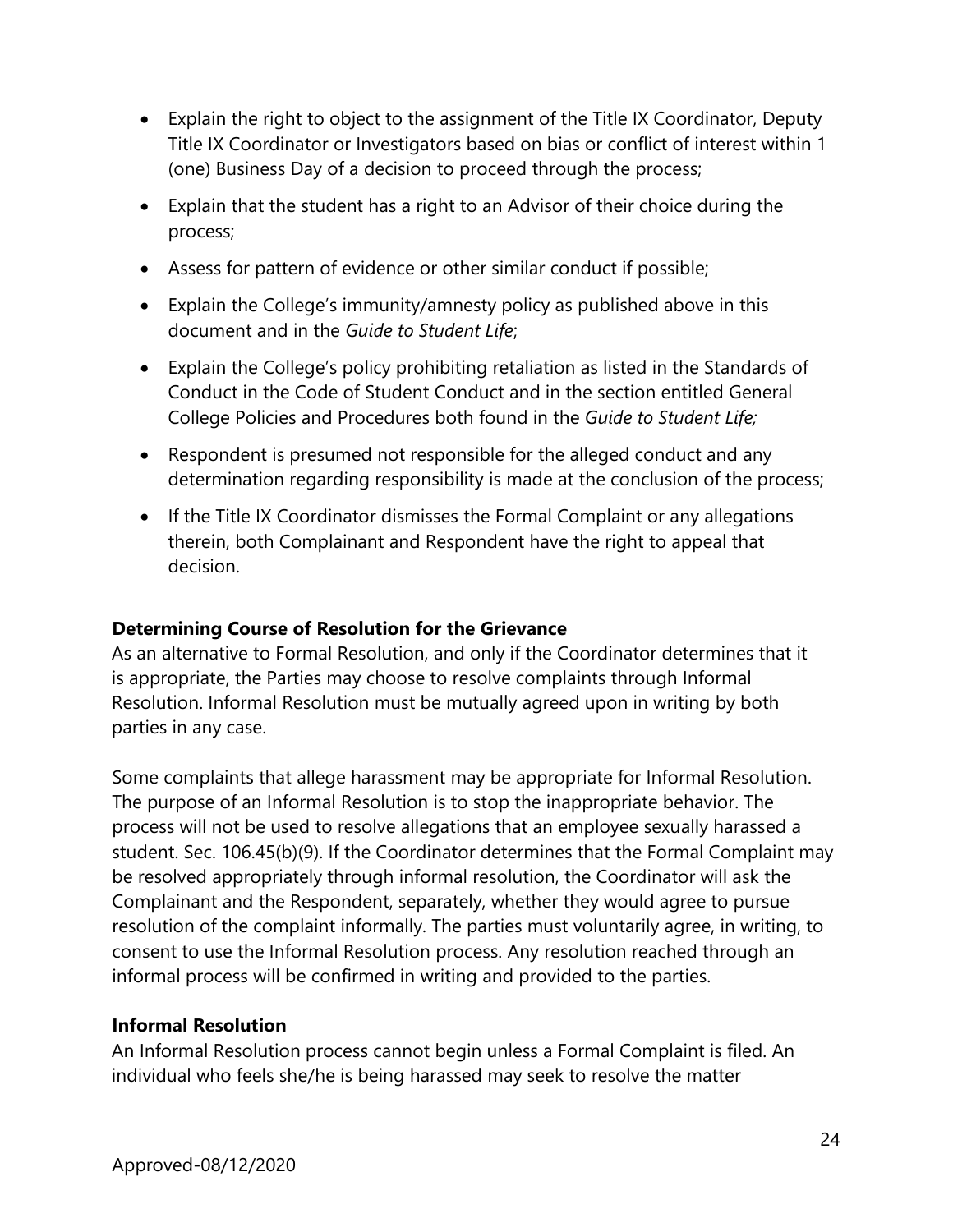informally. Examples of informal ways to resolve a complaint of sexual harassment may include:

- A supervisor counsels the accused individual to stop the alleged misconduct; or
- Confronting the harasser face to face; or
- Writing a letter to the harasser; or
- Requesting advice and/or intervention from a Title IX Coordinator or third party.

The main purpose of the Informal Resolution procedure is to stop the inappropriate behavior.

To proceed with Informal Resolution, the College must provide the parties with written notice:

- 1. Disclosing the allegations, and
- 2. The requirements of the Informal Resolution process including the circumstances under which the parties could be precluded from resuming a Formal Resolution process arising from the same allegations; and
- 3. That no party can be required as a condition of enrollment or continuing enrollment, or employment or continuing employment, or enjoyment of any other right, to waive their right to an investigation and adjudication of a Formal Complaint.

Any Party (including the Title IX Coordinator) may terminate the Informal Resolution process at any time up until the Informal Resolution becomes binding. In that event, the Title IX Coordinator will so notify the Parties in writing via official College email and will describe next steps and timeframes for the Formal Resolution. If the Parties reach agreement, the matter is closed. If not, the Parties will proceed with Formal Resolution set forth in the section on Formal Resolution below.

At the conclusion of an Informal Resolution, and upon receipt of official notification via College email, the Complainant and the Respondent have 2 (two) Business Days to change their mind about the resolution of the case. If either the Complainant or the Respondent changes their mind regarding the agreed upon resolution, they must do so in writing and submit it to the Title IX Coordinator. Should the Party's request not be received in writing (including electronically), or does not submit within 2 (two) Business Days, the informal resolution will be considered final and binding.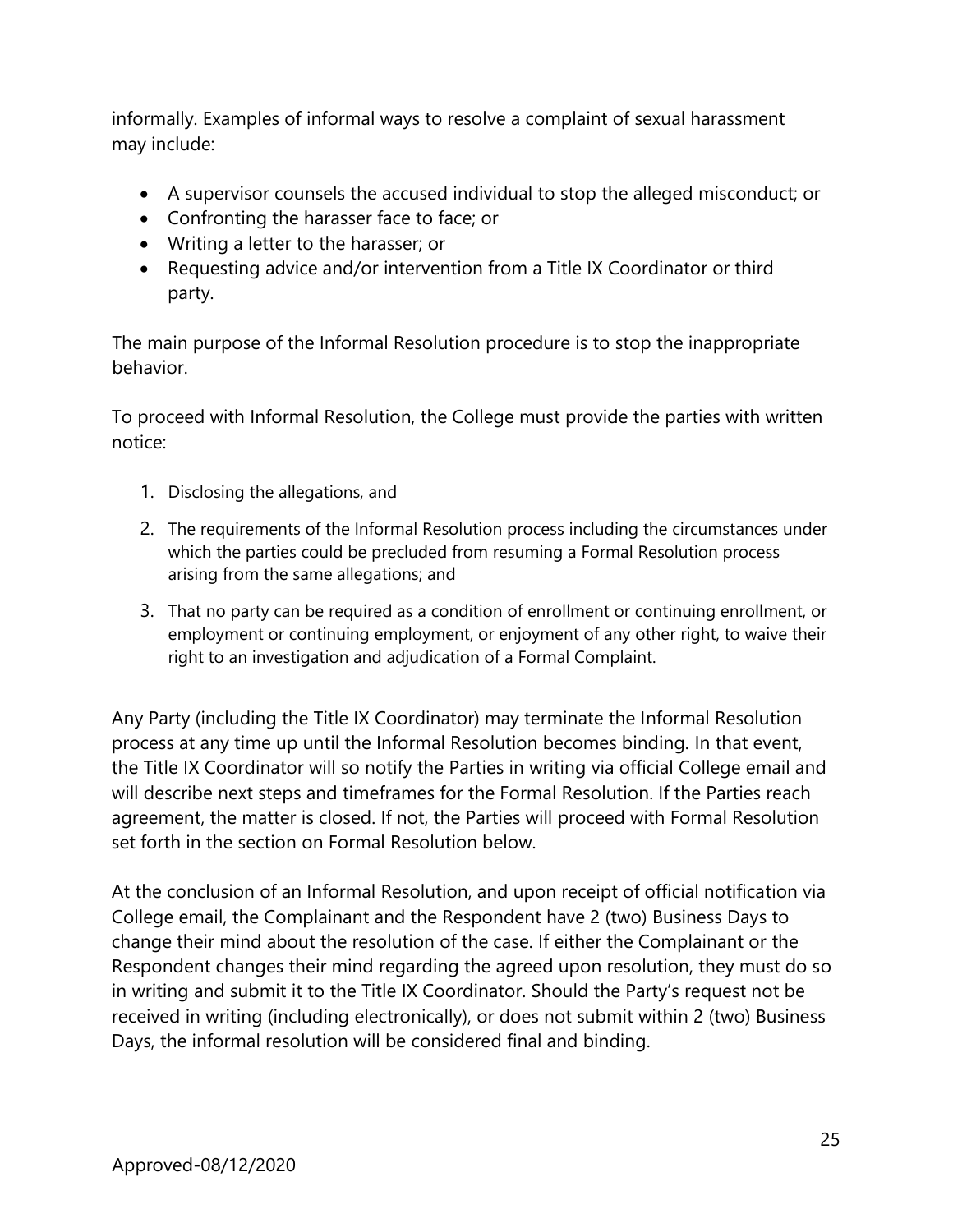### **Formal Resolution**

A Formal Resolution process cannot begin unless a Formal Complaint is filed. If the Coordinator determines that the Complainant's report must proceed through Formal Resolution, the Coordinator will notify both Parties, in writing, of the decision. The Coordinator's written notification to the Respondent will state facts sufficient to apprise the Respondent of the nature of the allegations, including, specifically:

- 1. Complainant's name
- 2. Nature of the Report
- 3. Specific policy violations (example: sexual assault, sexual harassment, retaliation)
- 4. Date of alleged policy violations
- 5. Time of alleged policy violations
- 6. Location of alleged policy violations
- 7. Brief description of allegations

### **Investigation**

All investigations will be conducted in a timely and impartial manner. The Parties will be informed of the projected timeline for conclusion of the process. There may be temporary delays of the process and limited extensions of time frame for good cause. The Parties will be provided written notice of the delay and reasons for such delay.

The Coordinator will select trained internal investigators to conduct a reasonable, impartial, and prompt investigation of the complaint. The Coordinator will select Investigators based on several factors, including:

- The Parties involved.
- The complexity of the complaint,
- The need to avoid any potential conflict of interest, and who may best conduct a fair and equitable investigation for all Parties involved.

The Coordinator will notify the Parties, in writing, of the name of the designated Investigators at the time the Coordinator issues the notice of a Formal Resolution process. Both Parties will have 2 (two) Business Days to object to the Investigators selected on the basis of bias or conflict of interest. If either of the Parties objects, the Coordinator will evaluate whether the objection is substantiated. The Coordinator will remove and replace any Investigator the Coordinator finds to have a bias or conflict of interest against either Party. The Coordinator's decision is final and cannot be appealed.

The Investigators will commence the investigation once the time for the Parties to object to the selected investigators has expired or, if an objection is made, and the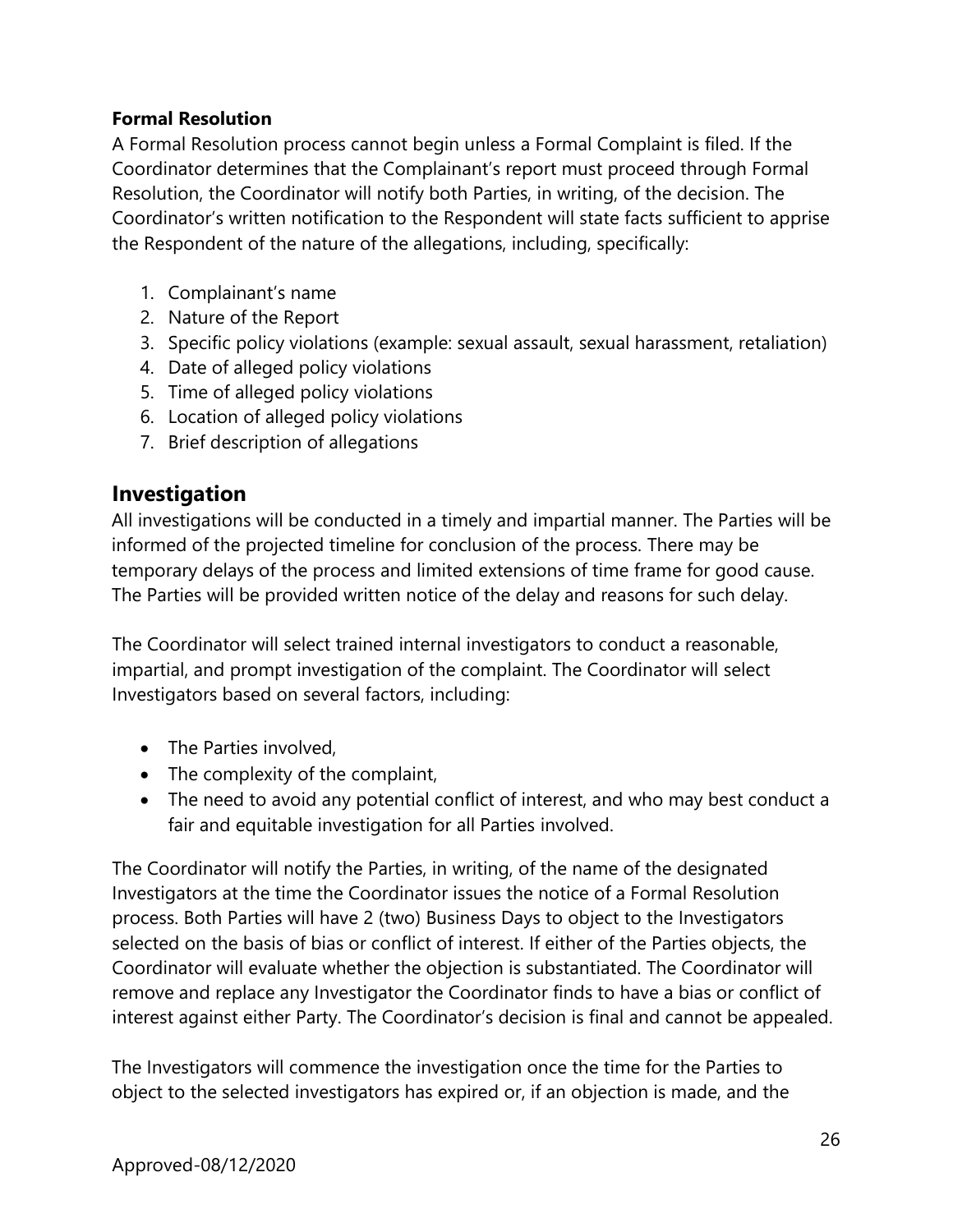Coordinator determines the objection is not substantiated, from the time the Coordinator notifies the objecting party of the determination). The Investigators, in consultation with the Coordinator, will establish a preliminary timeline and process for conducting the investigation and report the timeline to the Parties. The Parties will also be notified in writing of any delays and the new timeline.

#### **Step One: Fact-Gathering**

The Investigators will interview both Parties and relevant witnesses, including fact and expert witnesses, and gather documentary evidence provided by the Parties and any identified witnesses. This evidence will include both inculpatory and exculpatory evidence. The burden of gathering evidence sufficient to reach a determination regarding responsibility rests on the College and not on the Parties. The Investigators will prepare a summary of each interview ("Interview Summary"). The Investigators will share the Interview Summary with the interviewee. The interviewee will have the opportunity to correct or comment on any statements made in the Interview Summary.

If the interviewee has no corrections to, or comments on, the Interview Summary, the interviewee will sign an acknowledgement that the interviewee has reviewed and agrees that the Interview Summary is accurate. If the interviewee has corrections or comments to the Interview Summary, the interviewee may submit a written response directly to the Investigators within 3 (three) Business Days reflecting any additions or changes which the interviewee believes are necessary to ensure the accuracy of the interviewee's statement. If no response is received from the interviewee, their Interview Summary may be included in the Investigative Title IX report and will be presumed to be accurate. In all instances where the Investigators include the Interview Summary as an exhibit to a report, the Investigators will also include any response.

The Investigators may use, if available, all of the following, but, are not limited to the following:

- Police Reports
- Video or Audio recordings
- Witness statements
- Campus Reports (scan logs, campus business, required programs completed)
- All other appropriate reports, recordings, etc.

The College cannot access, consider, disclose, or otherwise use a Party's records that are made or maintained by a physician, psychiatrist, psychologist, or other recognized professional or paraprofessional acting in the professional's or paraprofessional's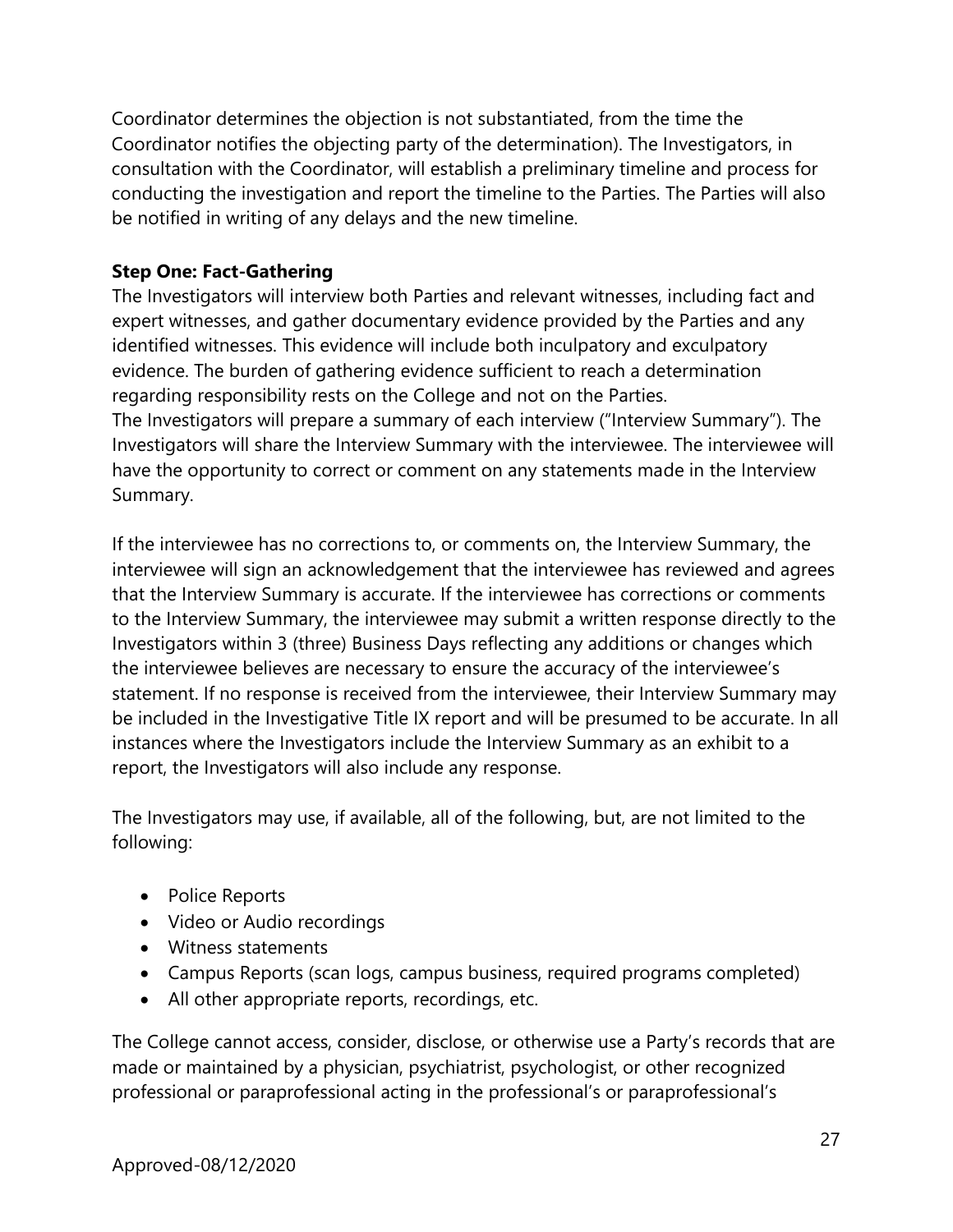capacity, or assisting in that capacity, and which are made and maintained in connection with the provision of treatment to the Party, unless the College obtains that Party's voluntary, written consent.

### **Step Two: Rebuttal Fact-Gathering**

The Investigator may conduct follow-up interviews with both Parties and witnesses based upon testimonial and documentary evidence gathered during Initial Fact-Gathering. The Parties and witnesses can expect that, in these follow-up interviews, the Investigator will seek responses to specific allegations or evidence. To the extent additional material, witnesses or evidence are identified during Rebuttal Fact-Gathering, the Investigator will conduct additional interviews and gather additional evidence. Rebuttal Fact Gathering may be repeated as necessary to ensure a complete gathering of evidence.

### **Step Three: Preliminary Report**

- 1. The Investigators will prepare a Preliminary Report. The Preliminary Report is a written summary of the evidence gathered in the course of the Preliminary Investigation.
- 2. The Investigators will state specific factual findings in the Preliminary Report (e.g., "Complainant was incapacitated" or "Respondent believed that Complainant was not incapacitated").
- 3. The standard for determining each factual finding is Preponderance of Evidence standard. This standard of proof is that the evidence presented during the investigation must be considered to be more likely than not to be factual.
- 4. The Investigators will not state ultimate findings as to whether the Respondent has, or has not, violated one or more of the College's policies.
- 5. The Investigators will attach as exhibits to the Preliminary Report all Interview Summaries and any documentary evidence gathered as part of the investigation that is directly related to the allegations in the Formal Complaint, including any evidence upon which the College does not intend to rely in reaching a determination regarding responsibility and any inculpatory or exculpatory evidence whether obtained from a Party or other source.
- 6. When the Investigators determine that the Preliminary Investigation is complete, the Investigators will submit the Preliminary Report to the Coordinator. The Coordinator may require the Investigators to conduct additional investigation; if so, the Investigators will conduct additional investigation consistent with the procedures outlined above.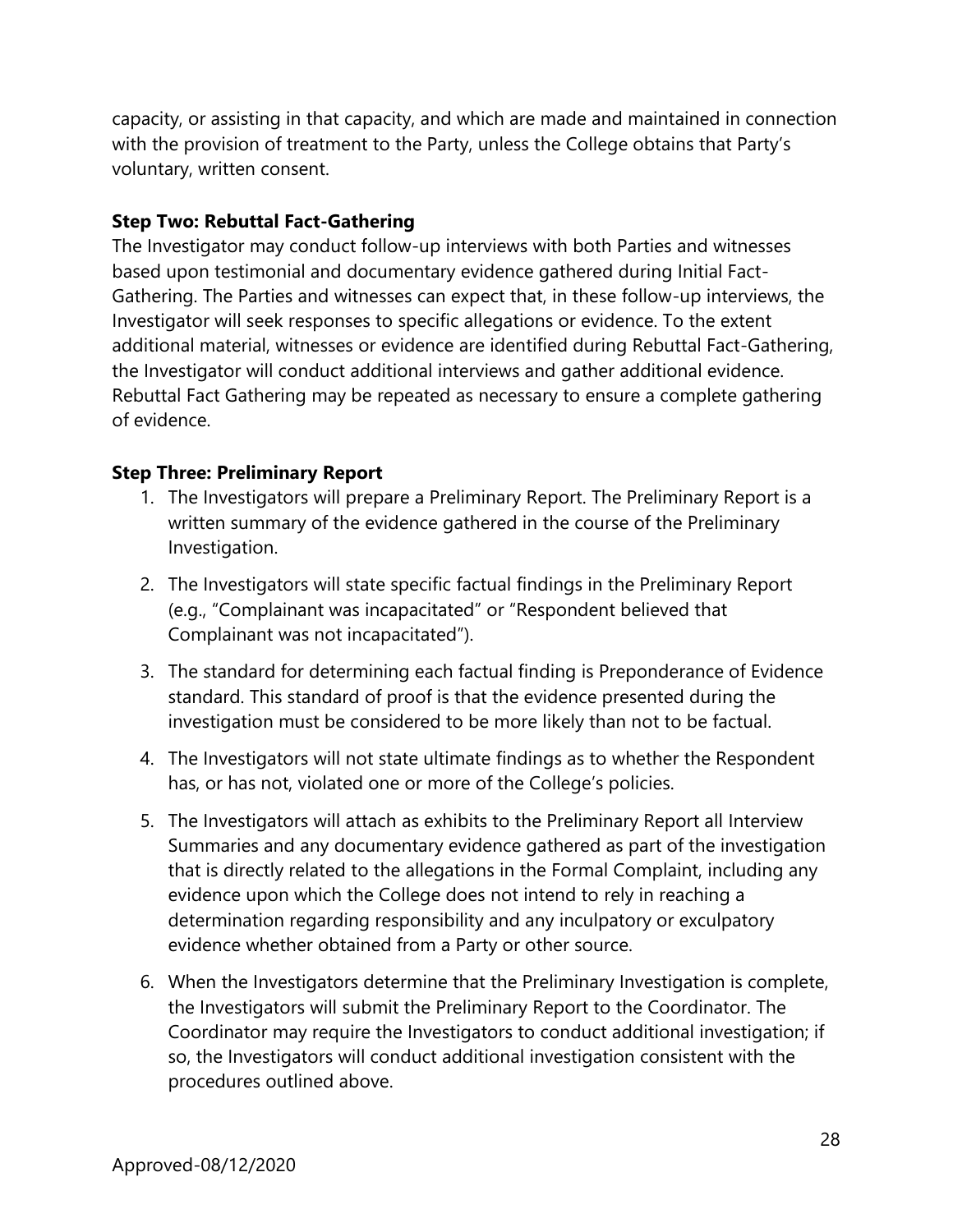### **Step Four: Notice of Preliminary Investigation Findings and Opportunity to Respond**

- 1. Once the Coordinator has agreed that the Preliminary Investigation is complete, the Coordinator will provide the Preliminary Report to the Parties and Advisor, if any, for review. Neither the Complainant nor the Respondent (or their Advisors, including but not limited to family members and/or legal counsel) may copy, remove, photograph, print, image, videotape, record, or in any manner otherwise duplicate or remove the information provided.
	- a. The Parties may respond to the Preliminary Report; the Parties will have ten (10) Business Days to submit any response of being notified of their opportunity to review the report. The Parties may respond in one or both of the following ways:
		- i. The Parties may provide a written response to the Preliminary Report, or any portion of it, including each Interview Summary. The Investigators will consider any written response provided by the Parties in preparing the Investigative Report.
		- ii. The Parties may submit a written request for additional investigation. Such requests may include, but are not limited to, the following:
			- 1. Request for follow-up interviews
			- 2. Requests for interviews with new witnesses
			- 3. Requests to consider new information
- 2. If neither of the Parties requests additional investigation, the Investigators will prepare the Final Investigative Report. If either (or both) Parties request additional investigation, the Investigators will review the request(s) in consultation with the Coordinator.
- 3. The Investigators will conduct the requested additional investigation if the Investigators, in consultation with the Coordinator, determine that the request(s) will assist the Investigators in completing the investigation.
- 4. The Investigators and Coordinator will assess whether investigation of the additional information requires a substantial deviation from the recommended timeframe for completion of the investigation. If so, the Coordinator will notify the Parties in writing with an anticipated revised timeframe.
- 5. If the Investigators conduct additional investigation, the Investigator will prepare an Addendum to the Preliminary Report ("Addendum").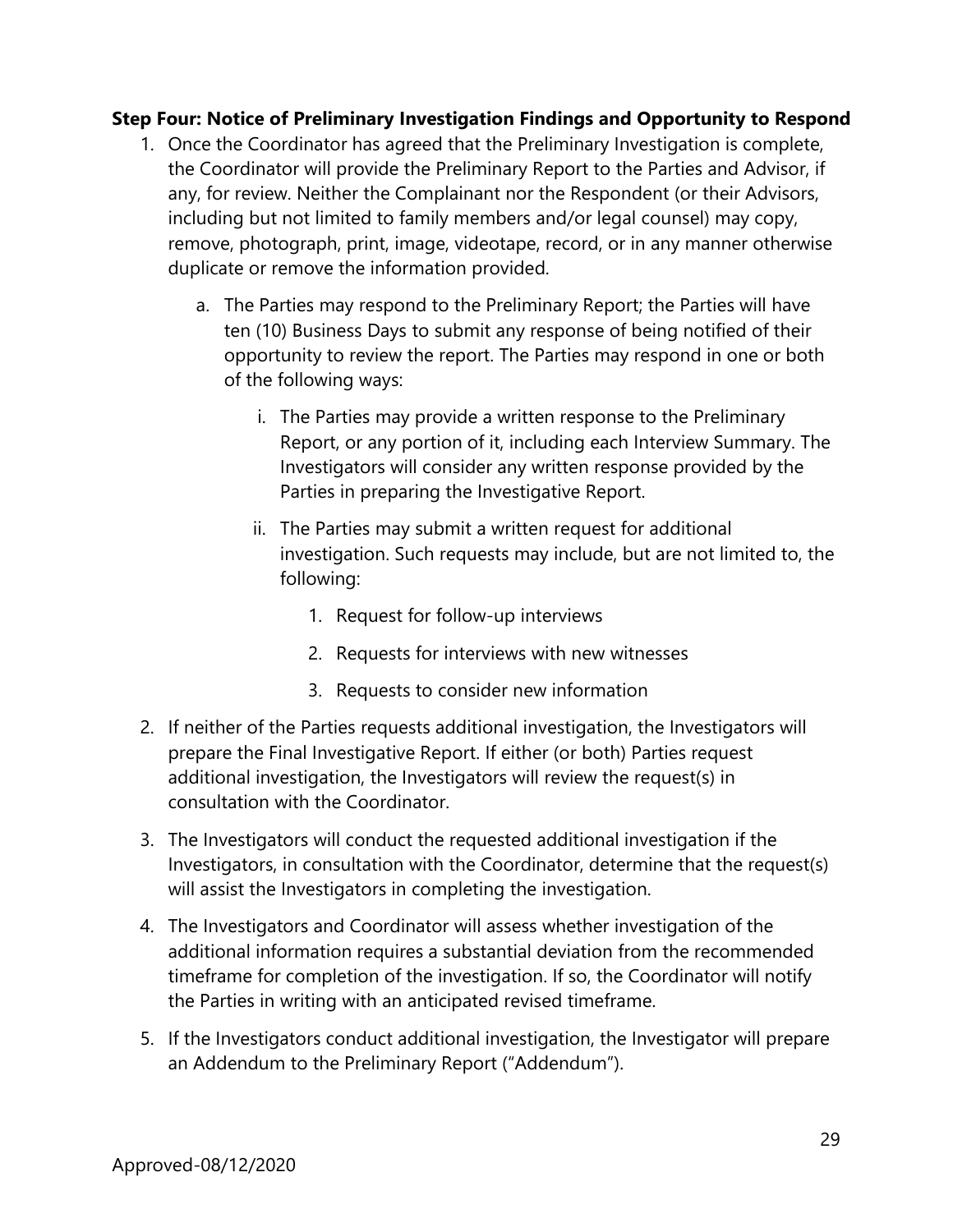6. The Investigators will submit the Addendum to the Coordinator. The Coordinator may require the Investigators to conduct additional investigation before the Addendum is complete.

### **Step Five: Final Investigative Report**

- 1. The Investigators will prepare a Final Investigative Report. The Final Investigative Report consists of the testimonial and documentary evidence from the Preliminary Investigation, the Preliminary Report, the Addendum (if applicable), and all of the Parties' responses throughout the Formal Resolution proceeding.
- 2. When the Investigators are satisfied that the Final Investigative Report is complete, the Investigators will submit the Final Investigative Report including recommended findings or recommended conclusions to the Coordinator. The decision-maker in the case is under an independent obligation to evaluate objectively all relevant evidence and not defer to any recommendations in the Final Investigative Report.
- 3. The Coordinator will review the Final Investigative Report.
- 4. The Coordinator will provide to each Party and the Party's Advisor, if any, a copy of the Final Investigative Report in an electronic or hard copy. Neither the Complainant nor the Respondent (or their Advisors, including but not limited to family members and/or legal counsel) may copy, remove, photograph, print, image, videotape, record, or in any manner otherwise duplicate or remove the information provided.
- 5. No sooner than 10 (ten) Business Days after sending the Final Investigative Report, the Coordinator will meet individually with the Complainant and the Respondent.

If both Parties wish to resolve the case without an adjudication, the Coordinator can facilitate an Informal Resolution of the Formal Complaint that does not necessitate a full adjudication. The Parties must agree to this Informal Resolution in writing. [106.45(b)(9)] At the conclusion of an Informal Resolution, and upon receipt of official notification via College email, the Complainant and the Respondent have 2 (two) Business Days to change their mind about the resolution of the case. If either the Complainant or the Respondent changes their mind regarding the agreed upon resolution, they must do so in writing and submit it to the Title IX Coordinator. Should the Party's request not be received in writing (including electronically), or does not submit within 2 (two) Business Days, the informal resolution will be considered final and binding.

6. If either of the Parties do not wish to participate in the Informal Resolution prior to an adjudication by the hearing panel, the Coordinator will schedule a hearing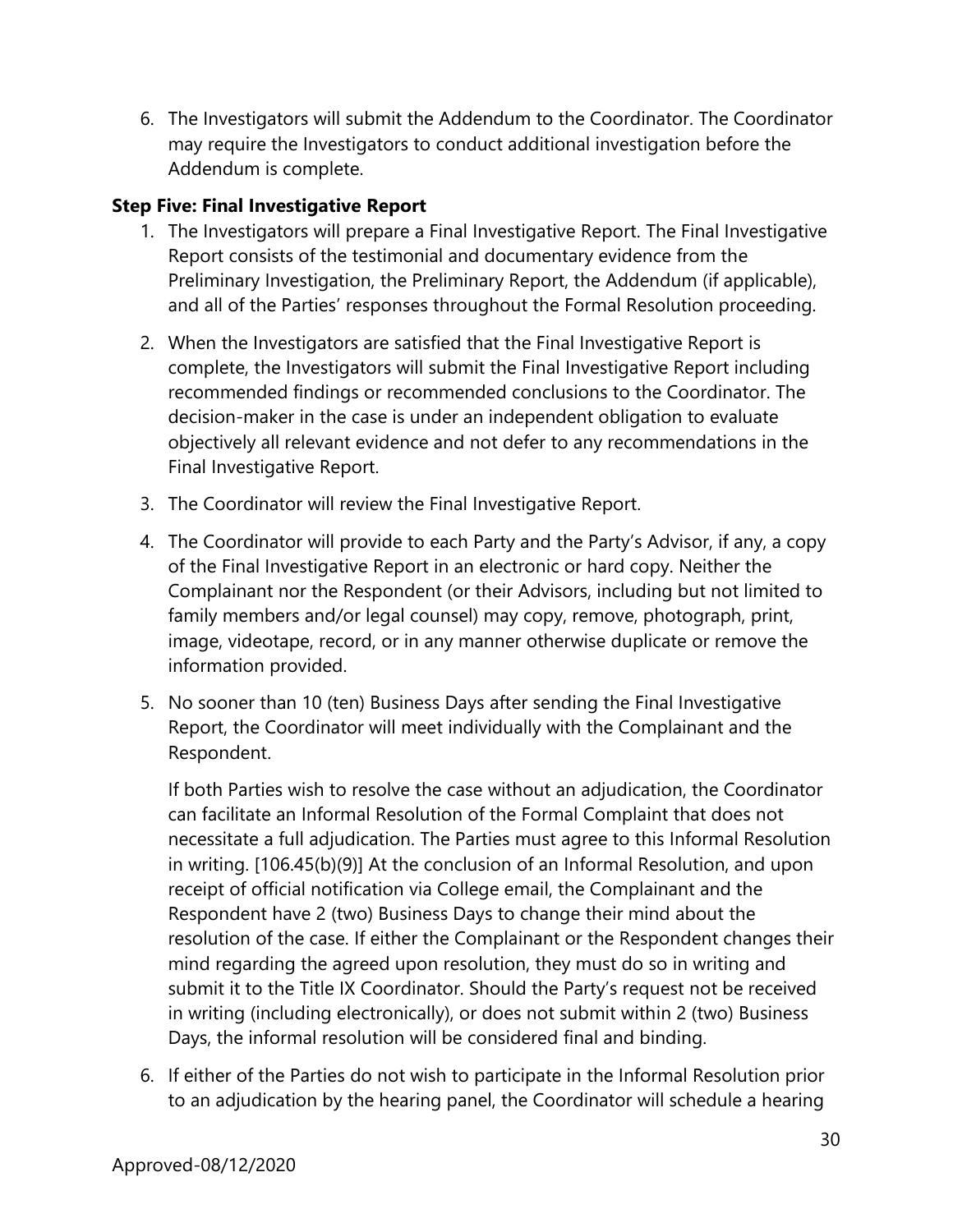on the case not less than 10 (ten) Business Days from the meeting to schedule the Live Hearing.

#### **Step Six: Live Hearing**

- 1. Live Hearings are administrative hearings.
- 2. Live Hearings will be conducted with all parties physically present in the same geographic location or, at the College's discretion, any or all parties, witnesses, and other participants may appear at the Live Hearing virtually, with technology enabling participants simultaneously to see and hear each other.
- 3. The College must create an audio or audiovisual recording, or transcript, of any Live Hearing and make it available to the parties for inspection and review.
- 4. The Standard of Evidence is Preponderance of Evidence throughout the Title IX Process including Live Hearings.
- 5. Cross-examination is allowed with specific rules.
	- a. At the Live Hearing, the decision-maker(s) must permit each party's Advisor to ask the other Party and any witnesses all relevant questions and follow-up questions, including those challenging credibility.
	- b. Such cross-examination at the Live Hearing must be conducted directly, orally, and in real time by the Party's Advisor of choice and never by a Party personally, notwithstanding the discretion of the College under Sec. 106.45 (b)(5)(iv) to otherwise restrict the extent to which Advisors may participate in the proceedings. Other than cross-examination, Advisers may not participate in the hearing and may only communicate with the Party whom they advise in the case through whispers or written word.
	- c. If a Party does not have an Advisor present at the Live Hearing, the College must provide without fee or charge to that Party, an Advisor of the College's s choice, who may be, but is not required to be, an attorney, to conduct cross-examination on behalf of that Party [§106.45 (b)(6) (i)]
	- d. Only relevant cross-examination and other questions may be asked of a Party or witness as determined by the hearing panel chair.
	- e. Before a Complainant, a Respondent, or a witness answers a crossexamination or other question, the decision-maker(s) must first determine whether the question is relevant and explain any decision to exclude a question as not relevant.
	- f. Questions and evidence about the Complainant's sexual predisposition or prior sexual behavior are not relevant, unless such questions and evidence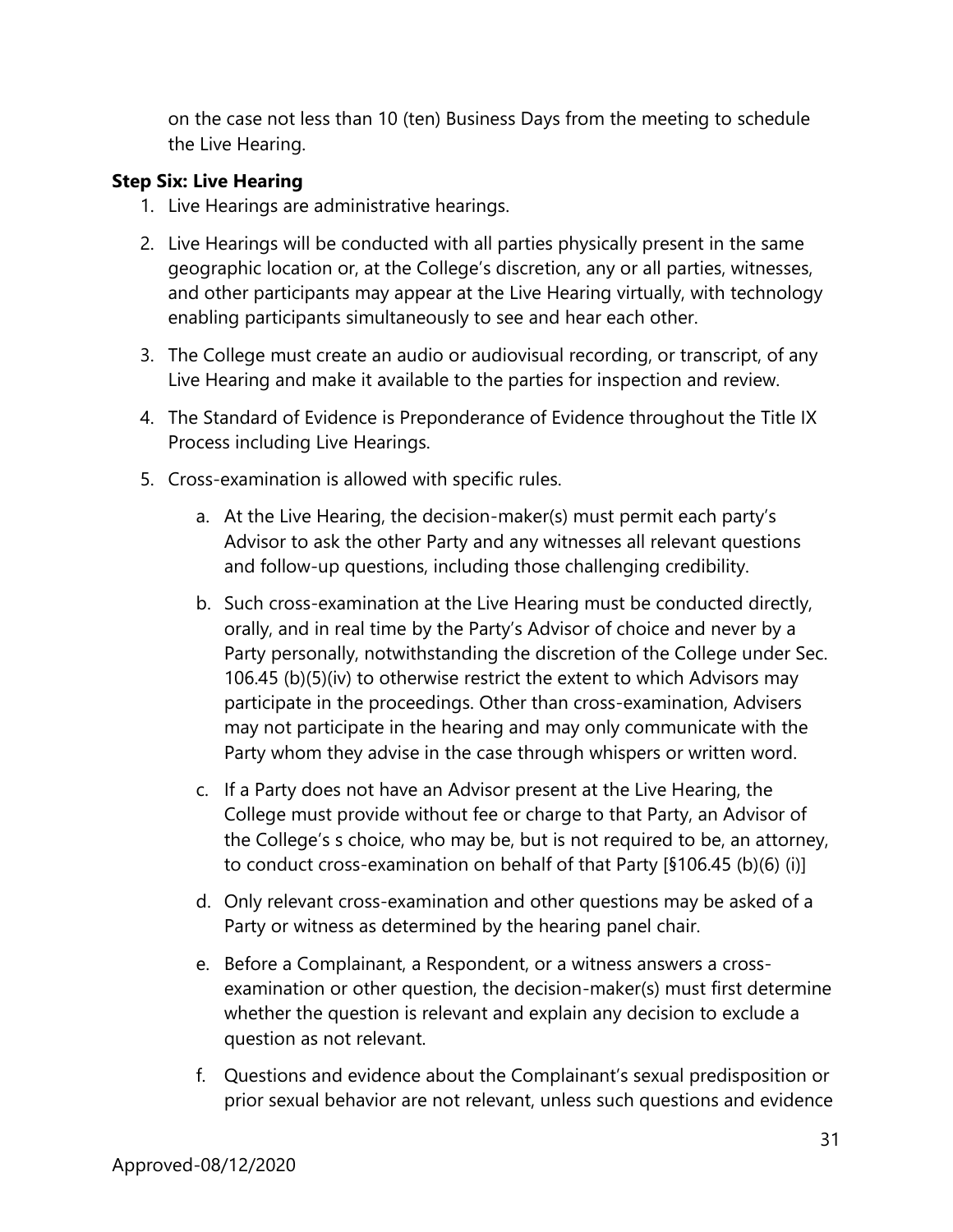about the Complainant's prior sexual behavior are offered to prove that someone other than the Respondent committed the conduct alleged by the Complainant, or if the questions and evidence concern specific incidents of the Complainant's prior sexual behavior with respect to the Respondent and are offered to prove consent.

- 6. Each Party will receive written notification of the outcome of the Live Hearing. The notification will include the following elements:
	- a. Determination of responsibility including identification of the allegations which constitute sexual harassment.
	- b. Procedural steps taken from the receipt of the Formal Complaint through the determination including notifications to the Parties, interviews with the Parties, witnesses, site visits, and methods used to gather information.
	- c. Findings of fact supporting the determination
	- d. Conclusions regarding the application of the College's code of conduct to the facts
	- e. A statement of, and rationale for, the result as to each allegation, including a determination regarding responsibility, any disciplinary sanctions the College imposes on the Respondent, and whether remedies designed to restore or preserve equal access to the College's education program or activity will be provided by the College to the Complainant.
	- f. Description of permissible procedures for appeal

### *Order and rules for Live Hearing*

- 1. Introduction
	- a. Introduction of all Parties, including: Complainant, Respondent, Witnesses, Advisors, Investigators, Hearing Panel, and any Title IX staff.
	- b. Review of Procedures and reminders about appropriate decorum of those present
- 2. Presentation of the Final Investigative Report
	- a. Investigator presents the Final Investigative Report
	- b. Questions by Hearing Panel of the Investigator
	- c. Questions by Complainant of the Investigator
	- d. Questions by the Respondent of the Investigator
- 3. Presentation of Complainant's Case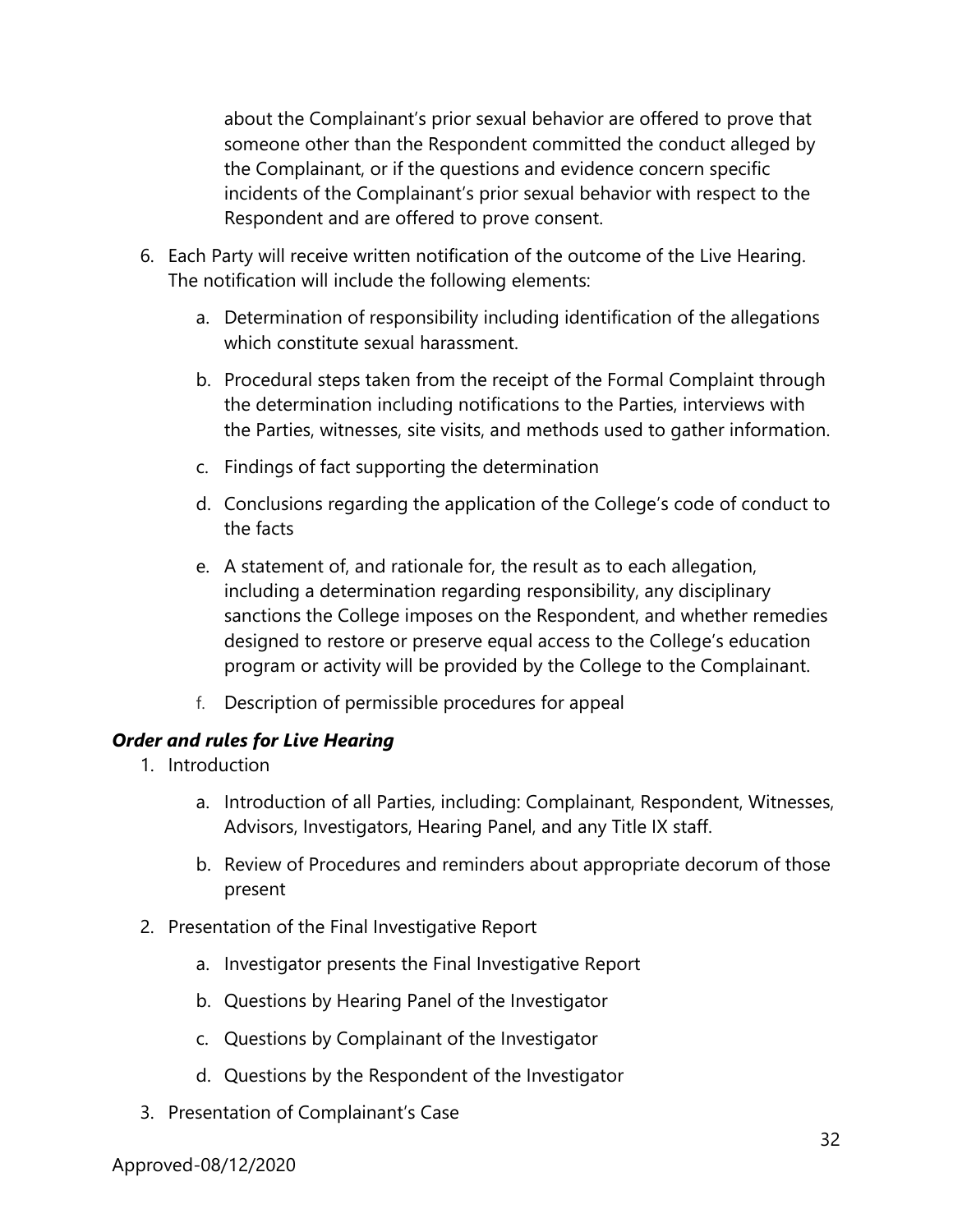- a. Opening Statement by Complainant
- b. Questions by the Hearing Panel of Complainant.
- c. Cross-examination of Complainant by Respondent's Advisor. All crossexamination questions must be approved by Hearing Panel chair prior to answering.
- d. Statement of Complainant's Witnesses
- e. Questions by the Hearing Panel of Complainant's Witnesses.
- f. Cross-examination of witnesses by Respondent's Advisor. All crossexamination questions must be approved by Hearing Panel Chair prior to answering.
- 4. Presentation of Respondent's Case
	- a. Opening Statement by Respondent
	- b. Questions by Hearing Panel of Respondent.
	- c. Cross-examination of Respondent by Complainant's Advisor. All crossexamination questions must be approved by Hearing Panel chair prior to answering.
	- d. Statement of Respondent's Witnesses
	- e. Questions by the Hearing Panel of Respondent's Witnesses
	- f. Cross-examination of witnesses by Complainant's Advisor. All crossexamination questions must be approved by Hearing Panel Chair prior to answering.
- 5. Closing
	- a. Each Party makes closing statements.
		- i. Complainant
		- ii. Respondent
	- b. Final questions, if any, by the Hearing Panel.
	- c. Final remarks by Hearing Panel concerning process
- 6. All parties except for Hearing Panel are dismissed.
- 7. Hearing panel deliberates in private.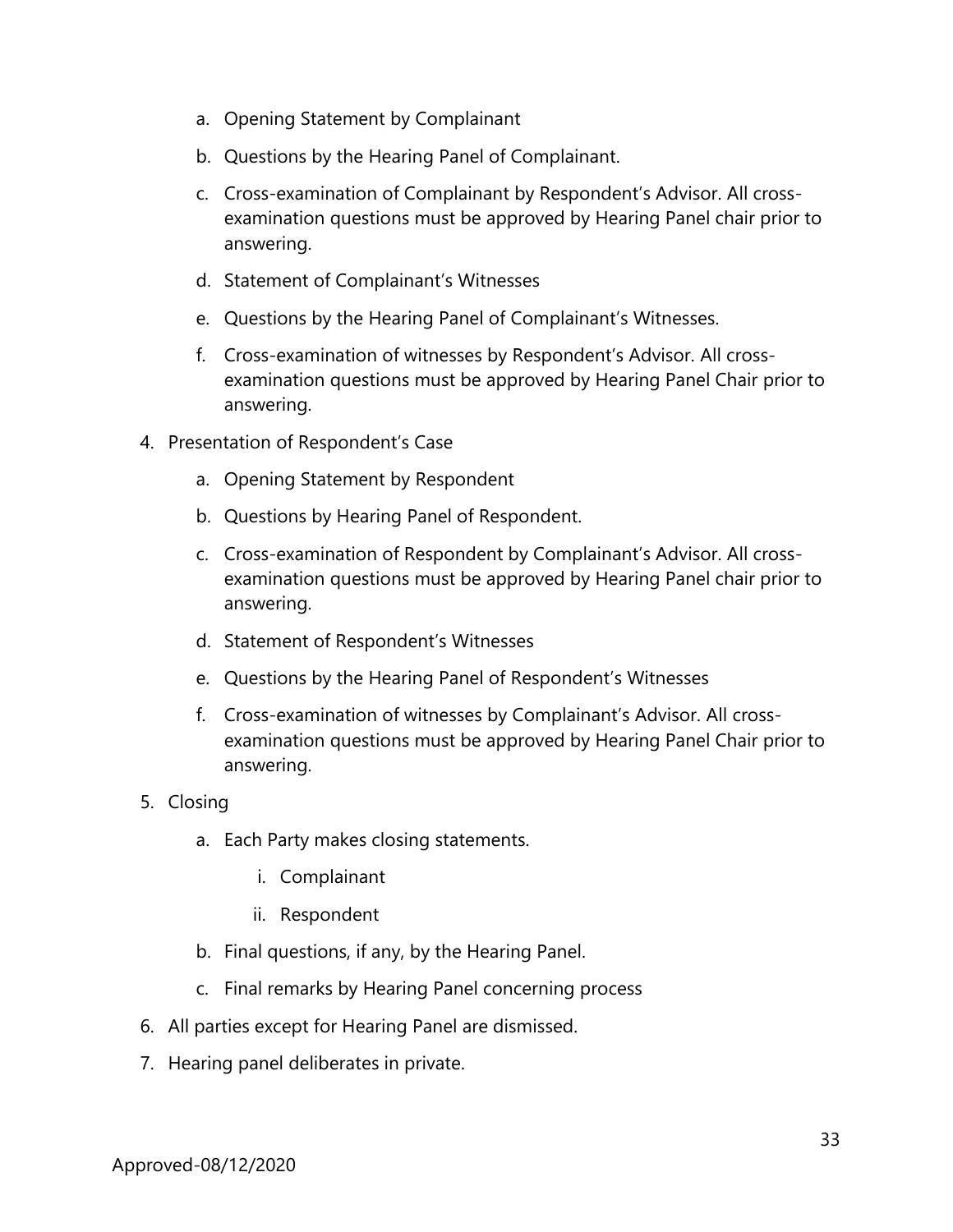8. Hearing Panel informs the Title IX Coordinator of the determination within 3 (three) Business Days and provides rationale as described above for elements required in the notification to the Parties.

Either Party may appeal the decision within 5 (five) business Days of the decision. The section below outlines the Appeals Process.

### **Step Seven: Appeals**

Either the Complainant or the Respondent or may appeal the decision of the Hearing Panel within 5 (five) Business Days of the receipt of the decision. Appeals must be in writing and based on one of the following grounds for appeal and the grounds for appeal must be specifically stated in the written appeal.

Grounds for Appeal:

- 1. New evidence that was not reasonably available at the time of the determination regarding responsibility or dismissal was made, that could affect the outcome of the matter;
- 2. Procedural irregularity that affected the outcome of the matter; or
- 3. The Title IX Coordinator, investigator(s), or decision-maker(s) had a conflict of interest or bias for or against the Complainants or the Respondents generally or the individual Complainant or Respondent that affected the outcome of the matter.

An appeal is not to rehear the case, but to review whether any of the above, if present, influenced the outcome of the case.

Appeals for cases arising under this Policy will be heard by an Appeals Officer. The Coordinator will receive the written materials and appoint an Appeals Officer, either the Provost or the Chief Operating Officer.

The Appeals Officer will have access to all documents including, but not limited to:

- Recordings, both audio and video
- Communications, including electronic and non-electronic written documents
- Reports
- Responses to reports
- Addenda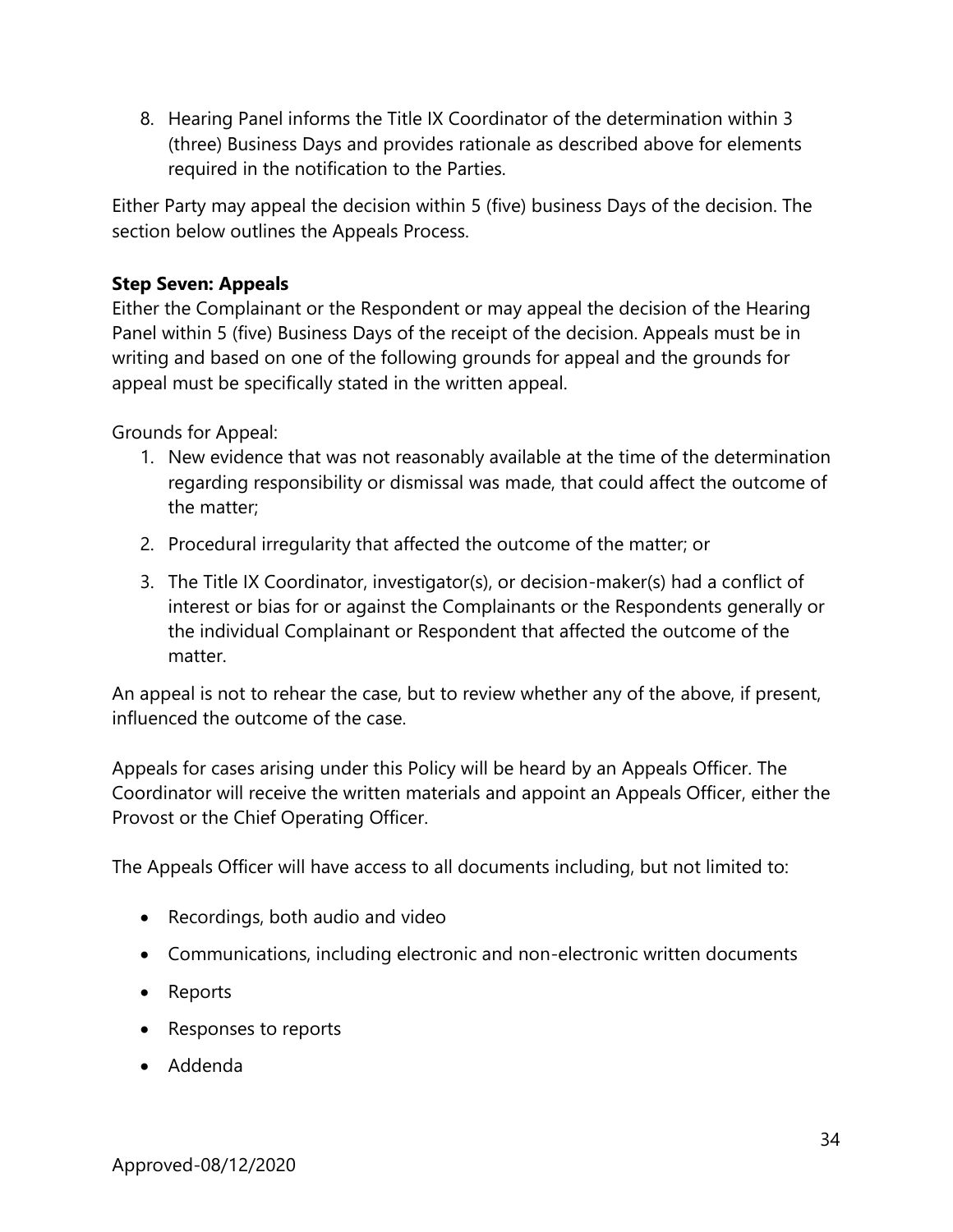Other documents associated with the case that are not made or maintained by a physician, psychiatrist, psychologist, or other recognized professional or paraprofessional acting in the professional's or paraprofessional's capacity, or assisting in that capacity, and which are made and maintained in connection with the provision of treatment to the Party, unless the College obtains that Party's voluntary, written consent

If the Appeals Officer determines that a ground for appeal is substantiated, the case will be returned to the Coordinator. Otherwise, the decision of the hearing panel stands. When a case is returned to the Coordinator, the Coordinator may:

- 1. Decide to drop the case (e.g., based on insufficient information to believe that a policy violation may have occurred), or
- 2. Send the case to the original hearing panel for reconsideration, or
- 3. Send the case to a new hearing panel with the same or different charges, and/or (re)implement any aspect of the disciplinary process. When a case is sent back for a new hearing, it is possible that a different decision (i.e., the decision of responsibility and/or sanctions) may subsequently result.

### **Sanctions**

The following are possible sanctions which may be assigned after a finding of Responsibility. This list is not exhaustive and may be modified to meet the particular circumstances of any given case.

- 1. Expulsion: Permanent severance of the student's relationship with the College. This severance includes being barred from campus.
- 2. Disciplinary Suspension: Temporary severance of the student's relationship with the College for a specified period of time. This may include the student being barred from campus.
- 3. Limited Suspension: A student may be denied certain privileges for a specified period of time. These privileges may include, but are not limited to, class attendance, housing, parking on campus, participation in extracurricular activities, ID card privileges, access to institutional facilities, and access to the campus.
- 4. Disciplinary Probation: Notice to the student that any further, major disciplinary violation may result in suspension. Disciplinary probation might also include one or more of the following: the setting of restrictions or the issuing of a reprimand.